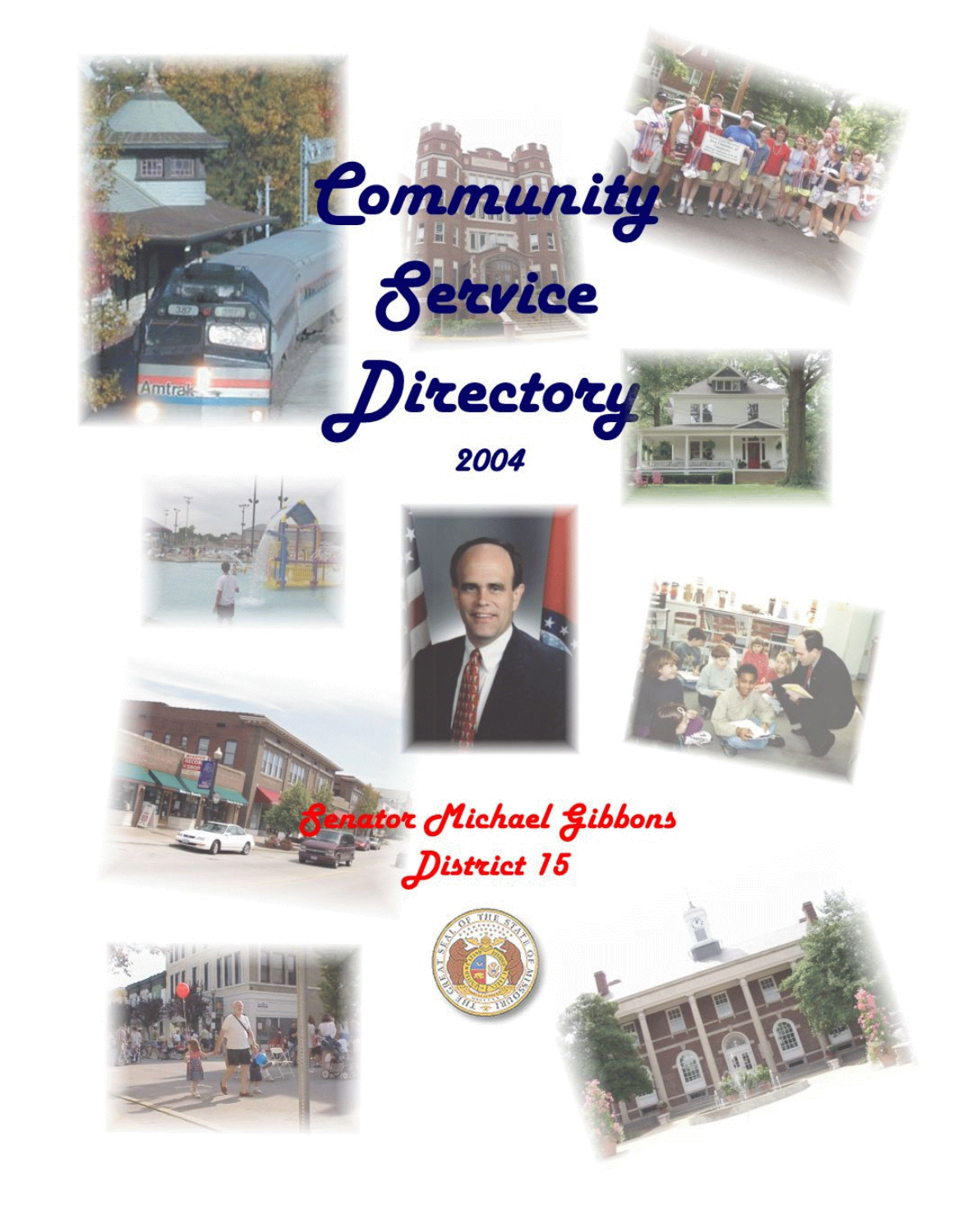# **TABLE OF CONTENTS**

| 3                                                                         |
|---------------------------------------------------------------------------|
| 3                                                                         |
| 5                                                                         |
| Elected Officials:<br>8<br>8<br>9                                         |
| 11                                                                        |
| St. Louis County Government:<br>12<br>County Government Departments<br>12 |
|                                                                           |
| 17                                                                        |
| 19                                                                        |
| 20                                                                        |
| 21                                                                        |
| 22                                                                        |
| 22                                                                        |
| 24                                                                        |
| <b>Financial Services:</b><br>24<br>25<br>25                              |
| Health:<br>26<br>26<br>27                                                 |
| 27                                                                        |
| 28                                                                        |
| 29                                                                        |
| 30                                                                        |
| 31                                                                        |
| 32                                                                        |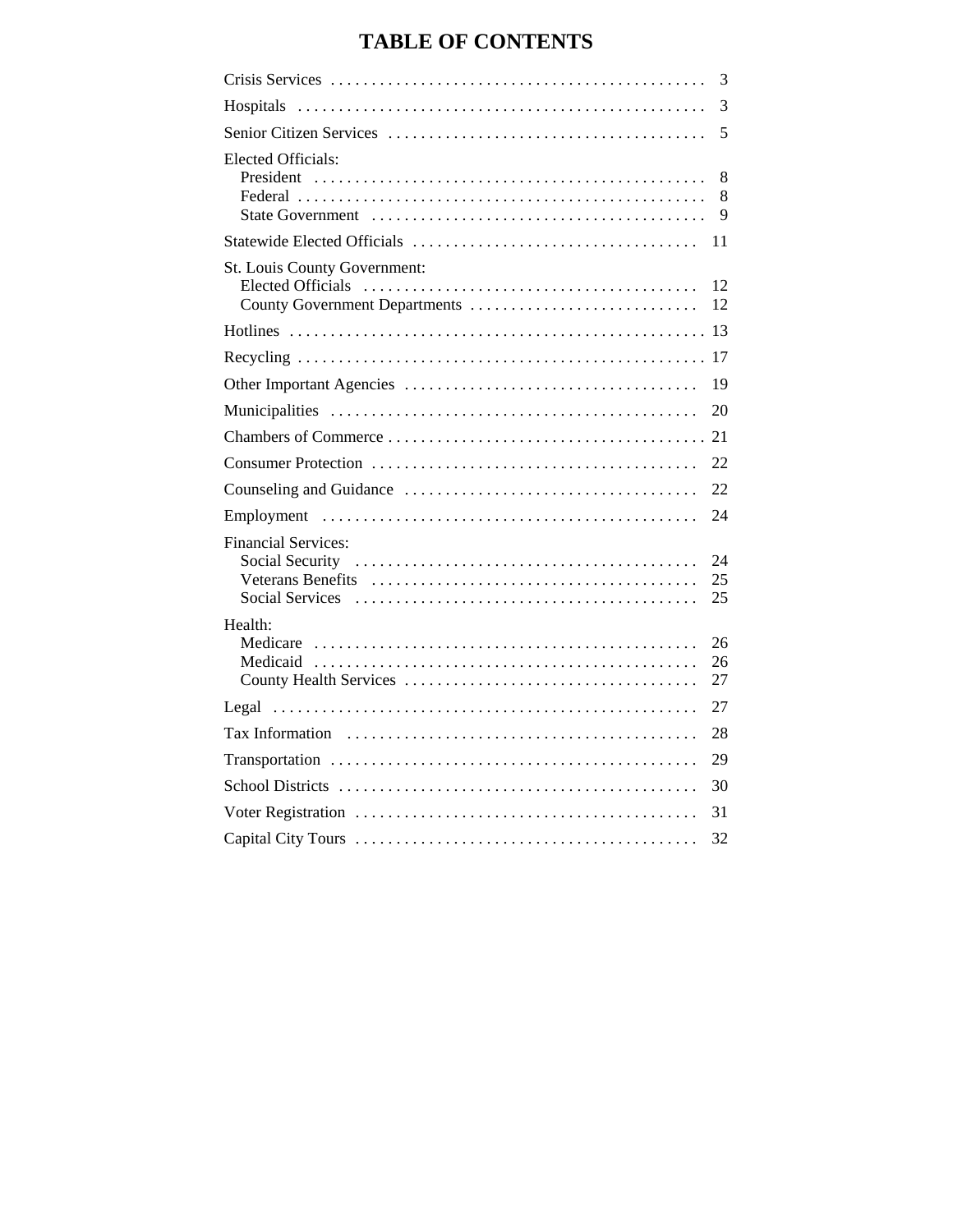# **CRISIS SERVICES**

<span id="page-2-0"></span>

| AA - Alcoholics Anonymous  647-3677                |
|----------------------------------------------------|
| www.aastl.org                                      |
| Aid to Family's                                    |
| with Dependent Children  800-392-1261              |
| AIDS Hot Line  314-516-2761                        |
| Arson Hot Line  800-392-7766                       |
| Cancer Information Services  800-422-6237          |
| www.hsc.missouri.edu/~ellisfischel                 |
| <b>Child Abuse and Neglect</b>                     |
| Hot Line<br>800-392-3738                           |
| 314-381-0754<br>$Local$                            |
| Drug & Alcohol Rehabilitation                      |
| Treatment (DART) Center<br>314-534-1220            |
| <b>Crisis Hot Line</b><br>.<br>800-711-6402        |
| <b>Elderly Abuse and Neglect</b>                   |
| Hot Line  800-392-0210                             |
| Mental Health Crisis Hot Line  314-469-6644        |
| National Suicide Hot Line  800-SUICIDE             |
| www.suicidehotlines.com/missouri.html              |
| Missing Children Hot Line  800-843-5678            |
| <b>National Runaways</b>                           |
| $\cdots \cdots \cdots$ 800-621-4000<br>Switchboard |
| www.nrscrisisline.org                              |
| Parental Stress Help Line  800-367-2543            |
| Poison Control Center (Regional) 314 772-5200      |
| Rape & Abuse Hot Line  800-303-0013                |
| <b>Relay Missouri (for deaf individuals)</b>       |
| $(TDD)$ 800-735-2966                               |
| (Voice)  866-735-2460                              |
| www.relaymissouri.com                              |
| <b>Suicide Crisis Prevention/Life Crisis</b>       |
| Services Hot Line  314-647-4357                    |
| Teen Hot Line (evenings/weekends) 314-644-5886     |
| 1423 S. Big Bend Blvd.                             |
| <b>St. Louis, MO 63117</b>                         |
| Women's Crisis Line Hot Line  531-2003             |
| (domestic violence, rape or incest)                |
| Runaway National Hot Line  800-999-9999            |

# **HOSPITALS**

**St. Alexius Hospital . . . . . . . . . . . . . . 865-7000** 3933 S. Broadway 63118 [stalexiushospital.com](http://www.stalexiushospital.com)

| Barnes Jewish Hospital  747-3000<br>1 Barnes Jewish Hospital Plaza 63110<br>www.barnesjewish.org                 |                   |
|------------------------------------------------------------------------------------------------------------------|-------------------|
| <b>Cardinal Glennon</b><br>Children's Hospital  577-5600<br>1465 S. Grand Blvd. 63104<br>www.cardinalglennon.com |                   |
| Des Peres Hospital<br>2345 Dougherty Ferry Rd. 63122<br>www.despereshospital.com                                 | $\ldots$ 966-9100 |
| Forest Park Hospital  768-3000<br>6150 Oakland Ave. 63139<br>www.forestparkhospital.com                          |                   |
| Missouri Baptist Medical Center  996-5000<br>3015 N. Ballas Road 63131<br>www.missouribaptistmedicalcenter.org   |                   |
| South Point Hospital  268-6000<br>2639 Miami 63118                                                               |                   |
| St. Anthony's Medical Center  525-1000<br>10010 Kennerly Road 63128<br>stanthonysmedcenter.com                   |                   |
| St. John's Mercy Medical Center  569-6000<br>615 S. New Ballas Road 63141<br>mercy-fammed.com                    |                   |
| St. Joseph's Hospital of Kirkwood  966-1500<br>525 Couch Ave. 63122<br>www.stjosephkirkwood.com                  |                   |
| St. Louis Children's Hospital  454-6000<br>One Children's Place 63110<br>www.childrenshospitalstl.org            |                   |
| $\cdots \cdots \cdots$ 454-5437<br><b>Pediatric Answer Line</b><br>www.stlouischildrens.org                      |                   |
| St. Luke's Hospital  434-1500<br>232 S. Woods Mill Road 63017<br>stlukes-stl.com                                 |                   |
| <b>St. Mary's Health Center  768-8000</b><br>6420 Clayton Road 63117                                             |                   |

 [www.stmarys-stlouis.com](http://www.stmarys-stlouis.com)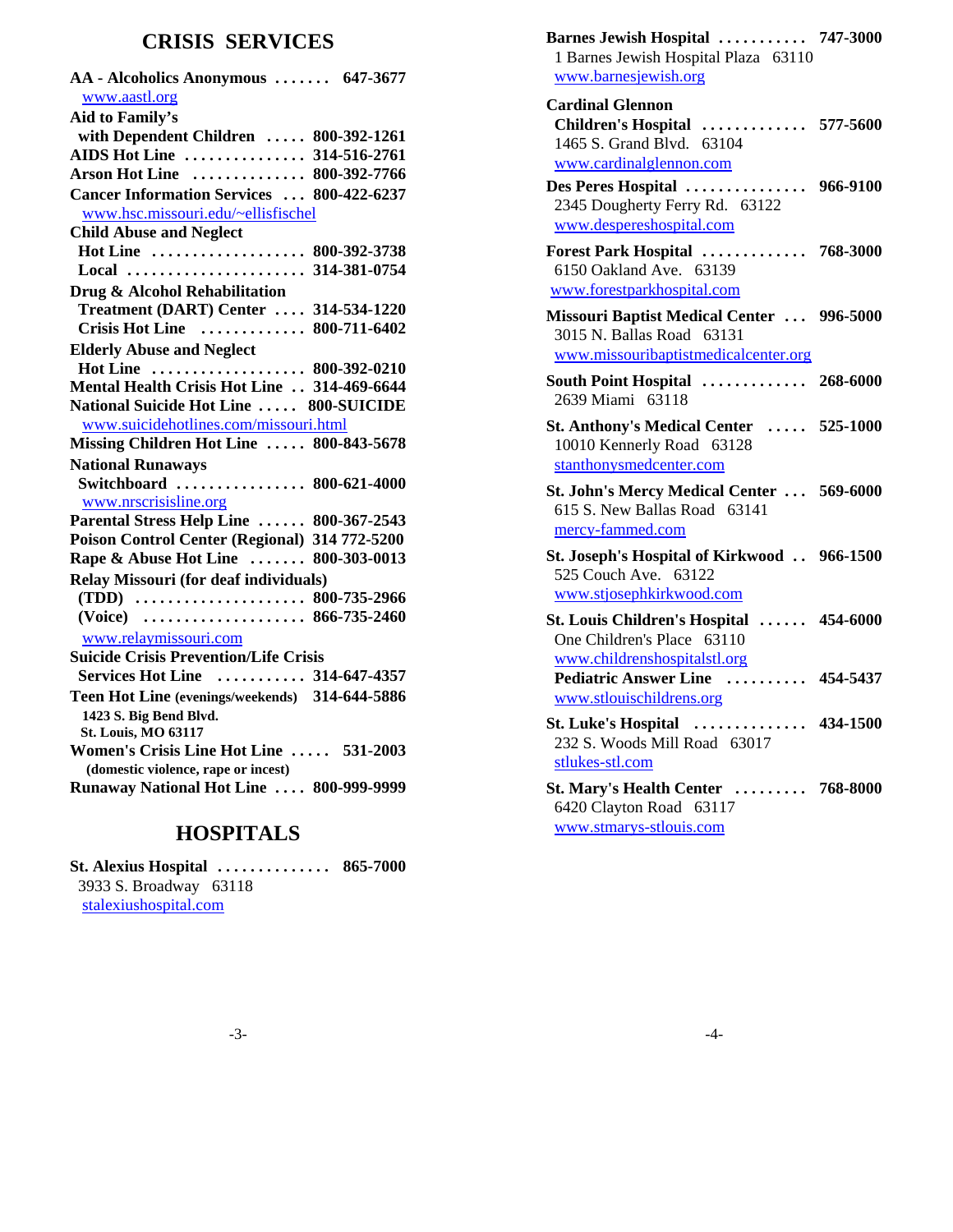# <span id="page-3-0"></span>**SENIOR CITIZEN SERVICES**

#### **CORP**

#### **(County Older Resident Programs)**

 CORP is a division of the St. Louis County Department of Human Services. CORP provides a variety of programs and services designed to help adults 60 years of age and older live independently in their own homes as long as possible. If you are interested in participating or volunteering in the program, contact the following:

# **Central Info & Referral ....... 314-615-4516**

121 S. Meramec St. Louis, MO 63105 [www.stlouisco.com/dhs/corp.html](http://www.stlouisco.com/dhs/corp.html)

## **Programs Offered By CORP**

Crime Prevention and Home Safety Home Care and Repair Information and Referral Legal Assistance Tax & Circuit Breaker Preparation Transportation Visitor/Connect

**Telephone Reassurance . . . . . . . . . . 615-4516** (Regularly scheduled phone calls between the elderly to make sure all is well)

#### **CLAIM**

**Missouri's Free Senior Health Insurance**

**Assistance Program . . . . . . . . . . . 800-390-3330** [www.mpcrf.org/beneficiaries/medicare\\_help.asp](http://www.mpcrf.org/beneficiaries/medicare_help.asp)

## **MEAAA**

 The Mid-East Area Agency on Aging provides services and programs for adults 60 years or older of all income levels in St. Louis, Jefferson, Franklin and St. Charles counties. The services offered are too numerous to mention here, but included are Older Adults Transportation (OATS), Meals on Wheels, and access to Senior Centers.

# **Mid-East Area Agency on Aging . 636-207-0847**

 14535 Manchester Road Manchester, MO 63011  [mid-eastaaa.org](http://www.mid-eastaaa.org)

#### **Elderly Abuse and Neglect Hot Line . . . . . . . . . . . . . . . . . . . 800-392-0210**

 If help is needed to tend to basic needs in the home, if minimum standards for care or cleanliness are not being met in a nursing home, or if you feel you have been swindled or taken advantage of, an investigation will be made, and you may request a copy of the report.

# **MEDICAID**

 Often a senior citizen's income is at a level eligible for Medicaid, a health assistance program administered by the state according to federal guidelines. A person can be covered by both Medicare and Medicaid if eligibility requirements are met. For information, contact

# **Missouri Div. of Family Services .... 426-9600**

 9900 Page Avenue St. Louis, MO 63132

 [www.dss.mo.gov/cd/office/stlouiscounty.htm](http://www.dss.mo.gov/cd/office/stlouiscounty.htm)

# *Day care facilities for the elderly*

### **Missouri Adult Day Care**

 **Association . . . . . . . . . . . . . . . . . 573-634-3566** 2420 Hyde Park, Ste. A Jefferson City, MO 65109  [www.moadca.org](http://www.moadca.org)

# *Centers located in 15TH Senatorial District*

**Bethesda Dilworth Home . . . . . . . . . 968-5460** 9645 Big Bend Blvd. Webster Groves, MO 63122  [www.bethesdahealth.org](http://www.bethesdahealth.org)

### **Cardinal Ritter Institute . . . . . . . . . . 962-7501** Adult Day Care Program 7663 Watson Road Shrewsbury, MO 63119  [www.ccstl.org/cardinal](http://www.ccstl.org/cardinal_ritter)\_ritter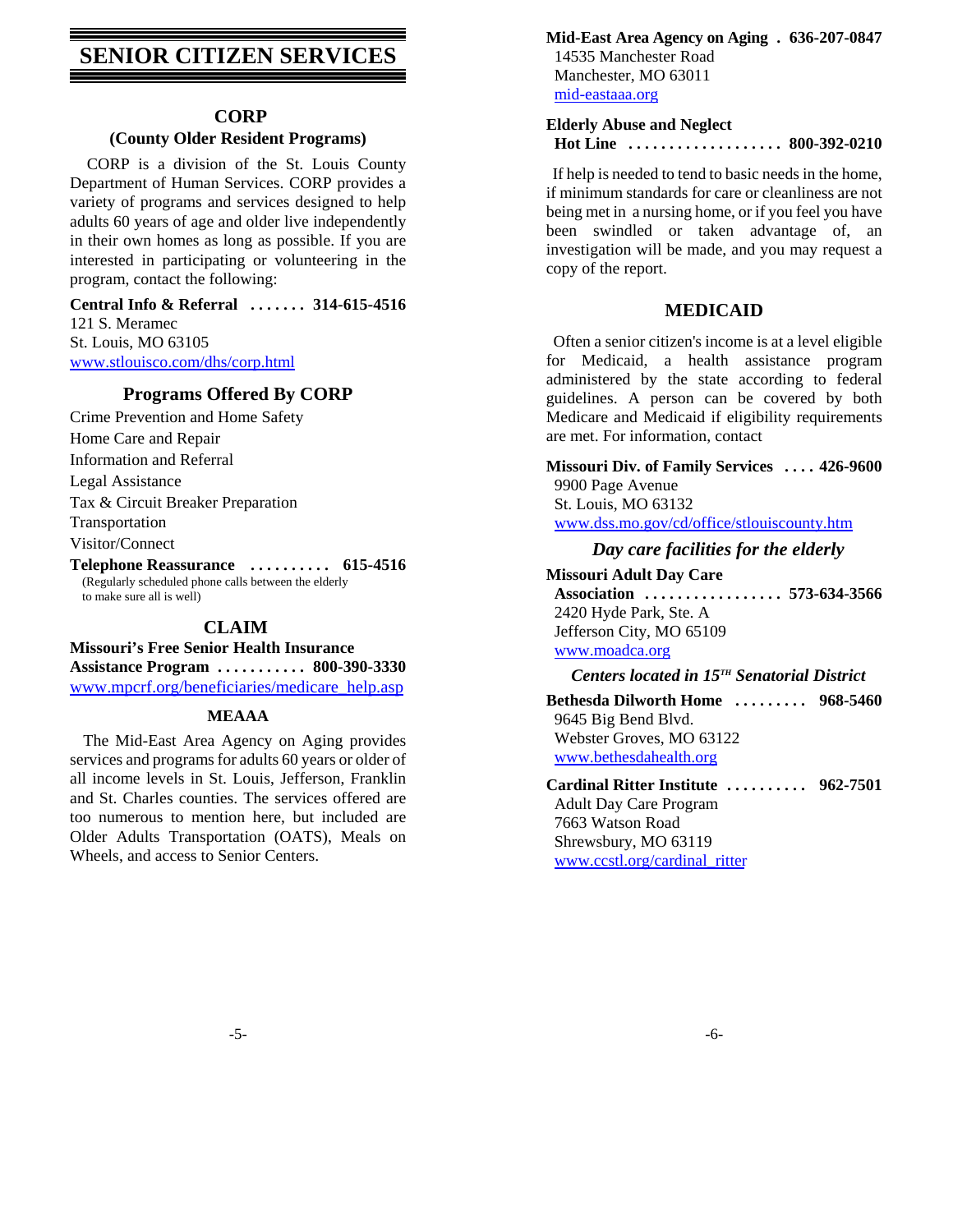# <span id="page-4-0"></span>*Need a Helping Hand?*

**Eastern Missouri Elderly Law Unit Legal Services - Intake Dept. ..... 534-4200**  [www.lsem.org](http://www.lsem.org) (Free legal services for the elderly, civil cases only)

**Meals on Wheels ................ 268-1523** (For a hot dinner delivered to your home)

**Mid-East Area Agency on Aging . . . 636-207-0847** [www.mid-eastaaa.org](http://www.mid-eastaaa.org)

**Missouri Department of Revenue for Senior Citizens Tax Relief ......... 301-1660**  [www.dor.state.mo.us/tax/](http://www.dor.state.mo.us/tax/) (Assistance available)

**Missouri Division of Health and Senior Services- Alternative Care/ Homemaker Services ............. 340-7300**  [www.dhss.state.mo.us/Senior\\_Services/](http://www.dhss.state.mo.us/Senior_Services/)

**Older Adults Transportation System (OATS) South County . . . . . . . . . . . . . . . . . . . . 894-7507**

**Public Service Commission ......... 340-6807** (Help with utility billing and services)  [www.psc.state.mo.us](http://www.psc.state.mo.us)

#### **St. Louis County Housing**

 **Authority** (Rent assistance) **............ 428-3200**  [www.stlouisco.com/plan/housing/rental.html](http://www.stlouisco.com/plan/housing/rental.html)

**SenioRX Program . . . Toll Free 1-866-556-9316** www.[dhss.mo.gov/MoSeniorRx](http://www.dhss.mo.gov/MoSeniorRx)

# **WHO ARE MY ELECTED REPRESENTATIVES?**

Find out at the following website: [http://www.senate.state.mo.us/zipcode/leg\\_lookup.htm](http://www.senate.state.mo.us/zipcode/leg_lookup.htm)

# **ELECTED OFFICIALS**

**President George W. Bush** The White House 1600 Pennsylvania Ave. Washington, D.C. 20500 [www.whitehouse.gov/president](http://www.whitehouse.gov/president)

#### **Richard "Dick" B. Cheney**

Office of the Vice-President Old Executive Office Building Washington, D.C. 20500  [www.whitehouse.gov/vicepresident](http://www.whitehouse.gov/vicepresident)

**White House Switchboard . . . . . . . . 202-456-1414**

# **FEDERAL GOVERNMENT**

### *United States Senators:*

**Christopher (Kit) Bond . . . . . . . . . . 202-224-5721** 274 Russell Bldg. Washington, D.C. 20510-2503  [bond.senate.gov](http://bond.senate.gov)  **St. Louis Office: .................. 725-4484** 7700 Bonhomme, Ste. 615 St. Louis, MO 63105 **Jim Talent . . . . . . . . . . . . . . . . . . . . . . . . 432-5211** Three City Place Drive, Suite 1020 St. Louis, MO 63141

 493 Russell Senate Office Building **.** 202-224-6154 Washington, DC 20510 **.....** Fax: 202-228-1518

### *United States Congressmen:*

## **1ST District**

**Rep. William L. Clay, Jr. ........ 202-225-2406** 415 Cannon Bldg. Washington, D.C. 20515-2501  [www.house.gov/clay](http://www.house.gov/clay)

# **District Offices:**

| St. Louis, MO 63108                              |  |
|--------------------------------------------------|--|
| 8525 Page Blvd.  890-0349<br>St. Louis, MO 63144 |  |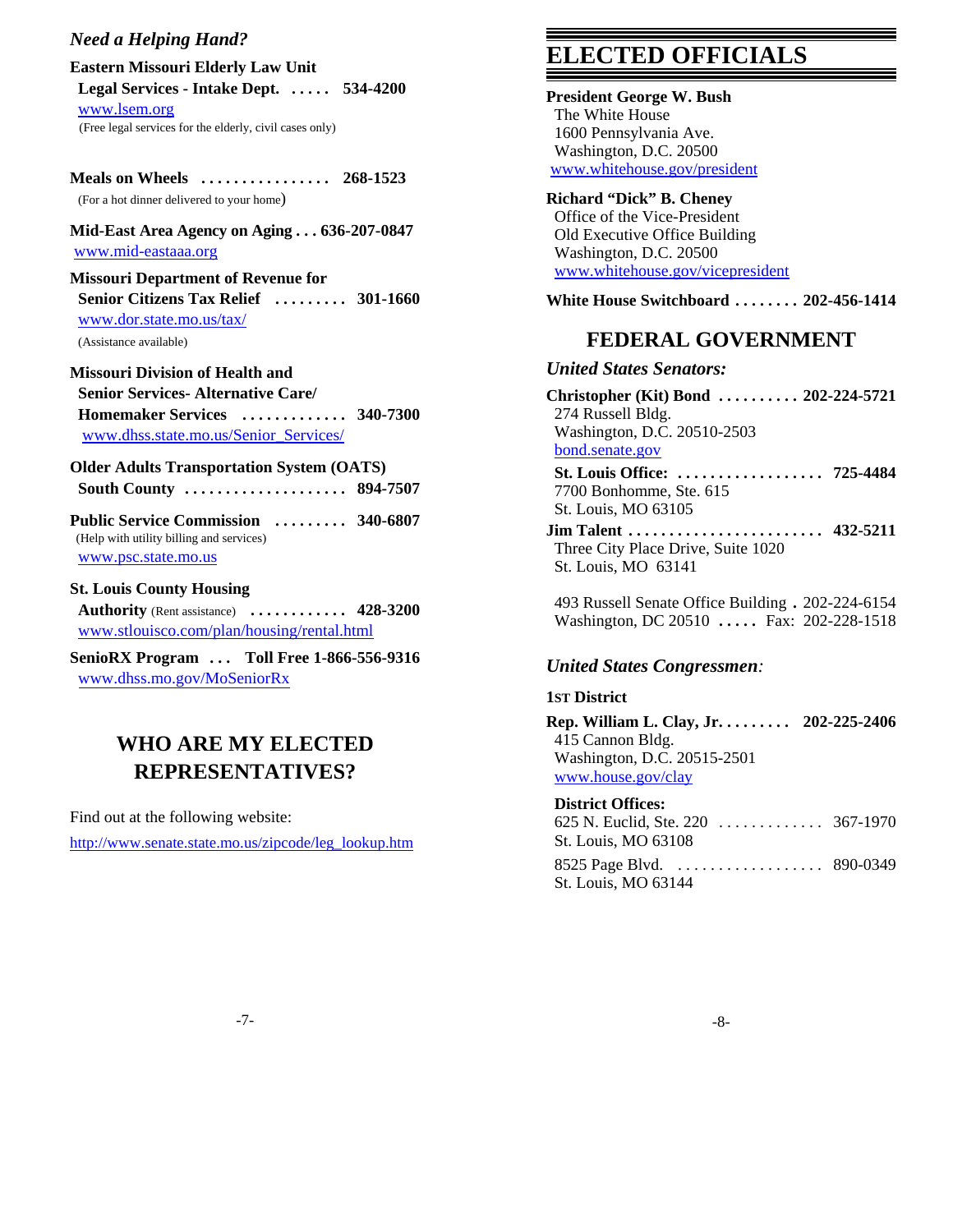#### <span id="page-5-0"></span>**2ND District**

**Rep. Todd Akin . . . . . . . . . . . . . . . 202-225-2561** 117 Cannon Bldg. Washington, D.C. 20515  [www.house.gov/akin](http://www.house.gov/akin)

 **District Office:** 301 Sovereign Ct., Ste. 201 ....... 314-590-0029 Ballwin, MO 63011

820 S. Main ................... 636-949-6826 St. Charles, MO 63301

# **3RD District**

**Rep. Richard A. Gephardt . . . . . . . 202-225-2671** 1236 Longworth Building Washington, D.C. 20515  [dickgephardt.house.gov](http://dickgephardt.house.gov)

#### **District Offices:**

 11140 S. Towne Square, Ste. 201 ..... 894-3400 St. Louis, MO 63123

 Boatman's Bank Building . . . . . . . 636-937-6399 998 E. Gannon Drive Festus, MO 63028

# **STATE GOVERNMENT**

# **[www.state.mo.us](http://www.state.mo.us)**

### **15TH SENATORIAL DISTRICT MISSOURI STATE SENATOR**

**Michael R. Gibbons . . . . . . . . . . . . 573-751-2853** State Capitol, Room 226 Jefferson City, MO 65101

[www.senate.state.mo.us/gibbons](http://www.senate.state.mo.us/gibbons)

 District Office .................... 966-2526 148 W. Adams Kirkwood, MO 63122

### **15TH SENATORIAL DISTRICT MISSOURI STATE REPRESENTATIVES**

You may write to your state representative at the following Jefferson City address:

> House Post Office State Capitol Jefferson City, MO 65101

Listed below are the names and home addresses of your area state representatives:

**Michael Vogt- Dist. 66 ............... 631-0828** 6035 Weber Road St. Louis, MO 63123 [www.house.state.mo.us/bills041/member/mem066.htm](http://www.house.state.mo.us/bills041/member/mem066.htm)

| Margaret Donnelly-Dist. 73  781-8555                                          |
|-------------------------------------------------------------------------------|
| 130 S. Bemiston, Ste. 706                                                     |
| St. Louis, MO 63105                                                           |
| www.house.state.mo.us/bills041/member/mem073.htm                              |
| Jim Lembke-Dist. 85 845-8508                                                  |
| 812 Ann Lynn Ct                                                               |
| St. Louis, MO 63125                                                           |
| www.house.state.mo.us/bills041/member/mem085.htm                              |
| Catherine Hanaway-Dist. 87  821-2040                                          |
| 10 Ridgeline                                                                  |
| Warson Woods, MO 63122                                                        |
| www.house.state.mo.us/bills041/member/mem087.htm                              |
| Neal St. Onge-Dist. 88 636-394-2420                                           |
| 281 Geremma Drive                                                             |
| Ballwin, MO 63011                                                             |
| www.house.state.mo.us/bills041/member/mem088.htm                              |
|                                                                               |
| Kathlyn Fares-Dist. 91  968-1766                                              |
| 659 West Kirkham                                                              |
| Webster Groves, MO 63119                                                      |
| www.house.state.mo.us/bills041/member/mem091.htm                              |
| Charles Portwood-Dist. 92  636-230-0142                                       |
| 370 Stormy Oak Dr.                                                            |
| Ballwin, MO 63021                                                             |
| www.house.state.mo.us/bills041/member/mem092.htm                              |
|                                                                               |
| Jody Stefanick-Dist. 93  636-227-9787                                         |
| 1740 Highview Circle Ct.                                                      |
| Ballwin, MO 63021                                                             |
| www.house.state.mo.us/bills041/member/mem093.htm                              |
| Richard G. Byrd-Dist. 94 $\ldots$<br>966-6621                                 |
| 815 Twin Pine Drive                                                           |
| Kirkwood, MO 63122                                                            |
| www.house.state.mo.us/bills041/member/mem094.htm                              |
| $\text{Jim Avery-Dist. 95} \ \dots \dots \dots \dots \dots \ 302\text{-}5553$ |
| 7939 Royal Arms Court Apt. 4                                                  |
| Crestwood, MO 63123                                                           |
| www.house.state.mo.us/bills041/member/mem095.htm                              |
| Patricia Yeager-Dist. 96  631-7194                                            |
| 729 Reed Avenue                                                               |
| St. Louis, MO 63125                                                           |
| www.house.state.mo.us/bills041/member/mem096.htm                              |
|                                                                               |
|                                                                               |
|                                                                               |
|                                                                               |
|                                                                               |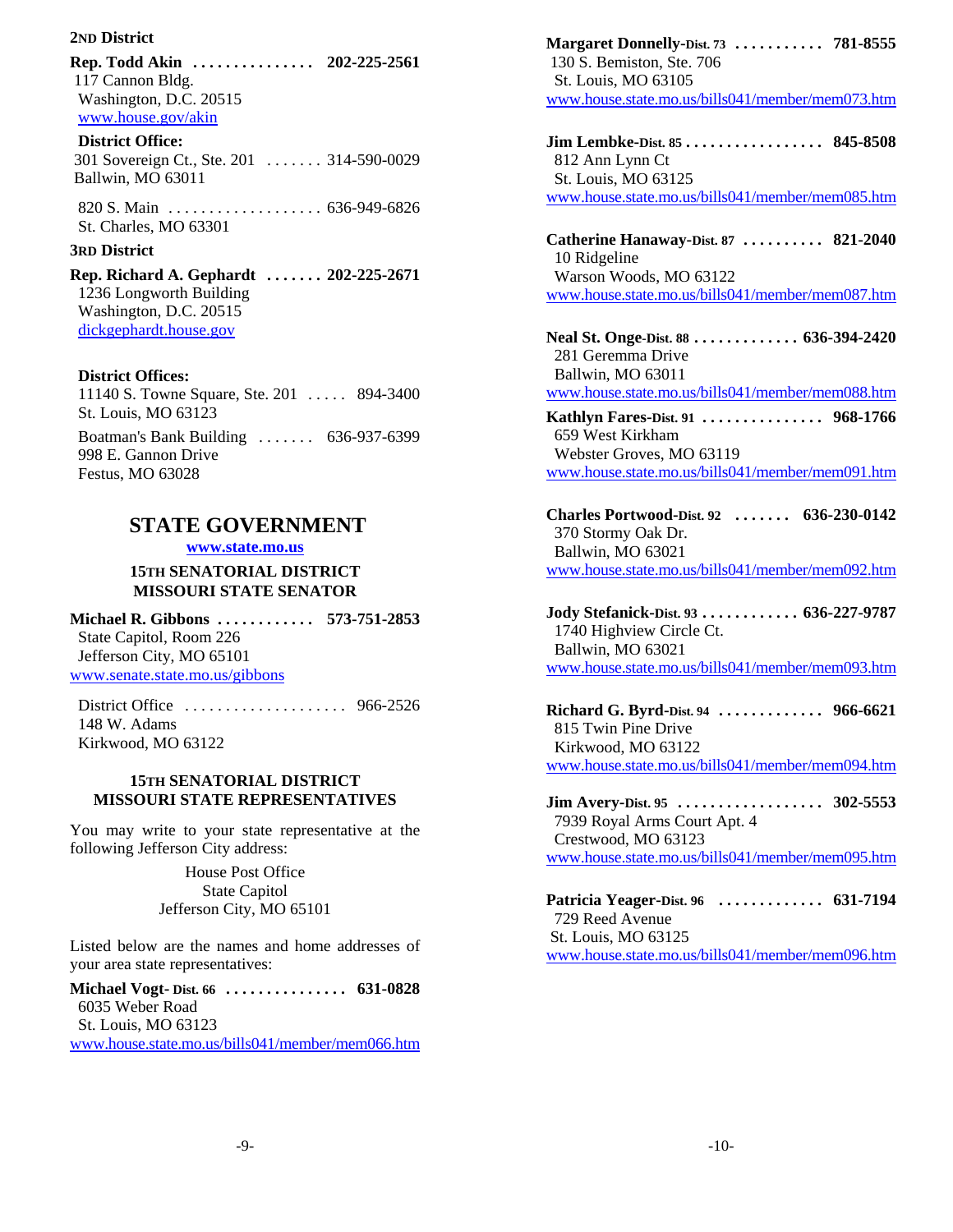# **STATEWIDE ELECTED OFFICIALS**

<span id="page-6-0"></span>**Governor Bob Holden ........... 573-751-3222** Executive Office P.O. Box 720, Jefferson City, MO 65102  [www.gov.state.mo.us](http://www.gov.state.mo.us)

 **St. Louis Office .................. 340-7518** Wainwright State Office Building 111 N. Seventh St., Suite 929 St. Louis, MO 63101

**Lt. Governor Joe Maxwell . . . . . . . . 573-751-4727** State Capitol, Room 121A Jefferson City, MO 65101  [www.ltgov.state.mo.us](http://www.ltgov.state.mo.us)

 **St. Louis Office: .................. 340-7228** Wainwright State Office Building 111 N. Seventh St., Suite 259 St. Louis, MO 63101

**Secretary of State Matt Blunt .... 573-751-2379** State Capitol, Room 208 Jefferson City, MO 65101  [www.sos.state.mo.us](http://www.sos.state.mo.us)

 **St. Louis Office: .................. 340-7490** Wainwright State Office Building 111 N. Seventh St., Room 225 St. Louis, MO 63101

**State Treasurer Nancy Farmer . . . 573-751-2411** State Capitol, Room 229 Jefferson City, MO 65101  [www.sto.state.mo.us](http://www.sto.state.mo.us)

**State Auditor Claire McCaskill . . . 573-751-4824** State Capitol, Room 224 ......... 800-347-8597 Jefferson City, MO 65101  [www.auditor.state.mo.us](http://www.auditor.state.mo.us)

**Attorney General Jay Nixon ..... 573-751-3321** P.O. Box 899, Jefferson City, MO 65102  [www.ago.state.mo.us](http://www.ago.state.mo.us)

 **St. Louis Office: .................. 340-6816** Laclede Gas Building 720 Olive St., Suite 2150 St. Louis, MO 63101

# **ST. LOUIS COUNTY GOVERNMENT**

[www.stlouisco.com](http://www.stlouisco.com)

## **ELECTED OFFICIALS**

Charles Dooley County Executive .................. 615-7016  [www.stlouisco.com/budget](http://www.stlouisco.com/budget/Budget2004_Final/)/Budget2004\_Final/ St. Louis County Council ............ 615-5432 41 South Central, 1st floor Clayton, MO 63105  [www.stlouisco.com/council](http://www.stlouisco.com/council) John Campisi, 6TH District ........... 615-5442 41 South Central St. Louis, MO 63105  [www.stlouisco.com/council/district6.html](http://www.stlouisco.com/council/district6.html) Greg Quinn, 7TH District ............ 615-5443 41 South Central St. Louis, MO 63105  [www.stlouisco.com/council/district7.html](http://www.stlouisco.com/council/district7.html)

# **COUNTY GOVERNMENT DEPARTMENTS**

**Information Desk** ................. 615-5000 **Administration:** Bruce Kendrick, Director ............ 615-7046 **Health Department:** Jacquelynn Meeks, Director .......... 615-1600 [www.stlouisco.com/doh](http://www.stlouisco.com/doh) **Highways & Traffic**:

Michael Dooley, Director ............... 615-8504 [www.stlouisco.com/hwyweb](http://www.stlouisco.com/hwyweb)

**Human Services:** Marilyn Robinson, Director .......... 615-4485 [www.stlouisco.com/dhs](http://www.stlouisco.com/dhs)

**Metropolitan Sewer District:** Jeffrey Theerman, Exec. Director ...... 768-6200 [www.msd.st-louis.mo.us](http://www.msd.st-louis.mo.us)

**Parks & Recreation:** Lindsey Swanick, Acting Director . 314-615-5454 [www.stlouisco.com/parks](http://www.stlouisco.com/parks)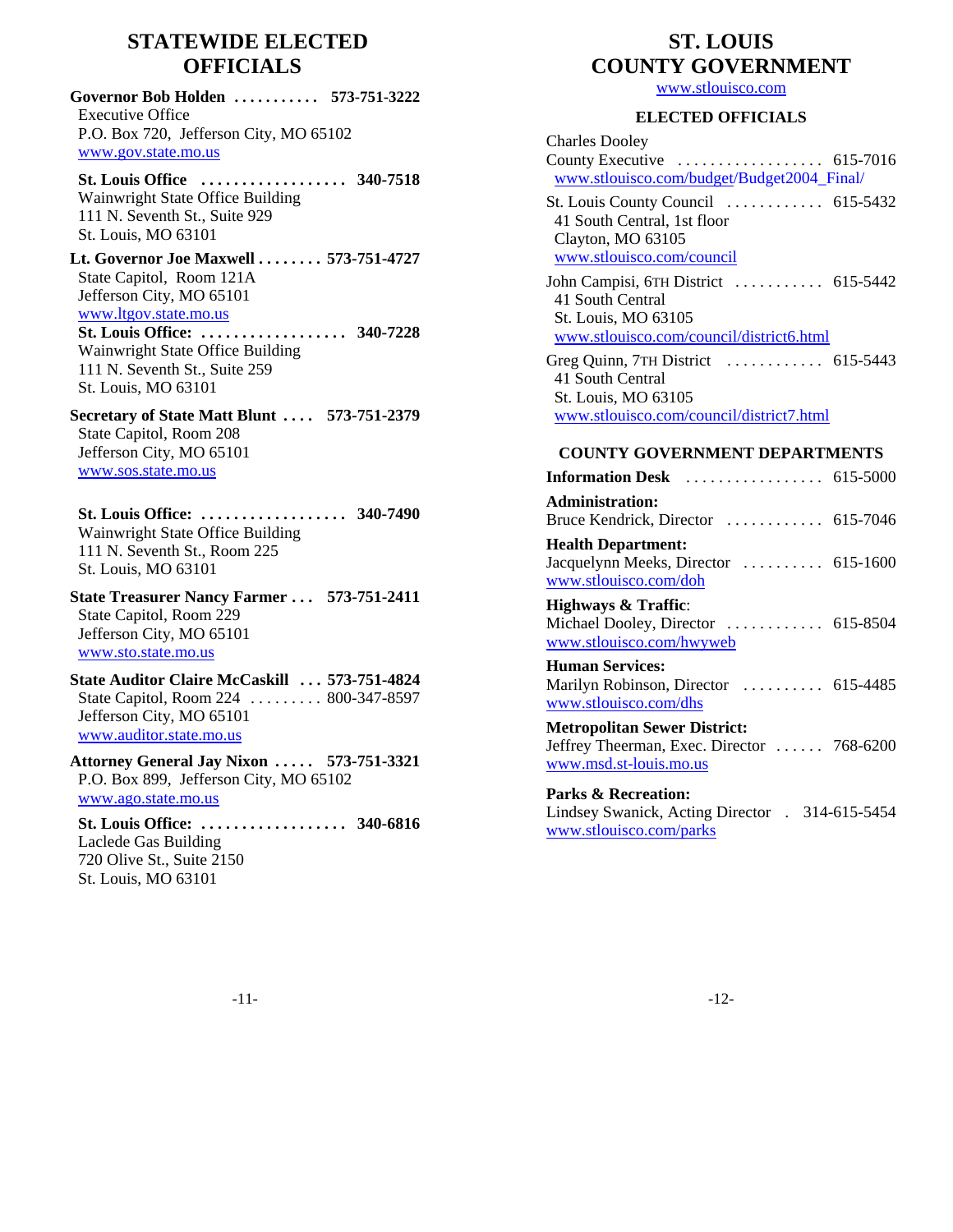<span id="page-7-0"></span>

# **HOTLINES**

■

≡

| For directory assistance with                                                                 |              |
|-----------------------------------------------------------------------------------------------|--------------|
| toll-free numbers  800-555-1212                                                               |              |
| <b>AFDC Hot Line</b> 800-392-1261<br>(Aid to Families with Dependent Children)                |              |
| Arson Alert Program                                                                           | 800-392-7766 |
| Ask MODOT                                                                                     | 888-275-6636 |
| <b>Attorney General Hot Line Allentia</b>                                                     | 800-392-8222 |
| Auditor's Office                                                                              | 800-347-8597 |
| Better Business Bureau-St. Louis  645-3300                                                    |              |
| Central MO Regional Center  888-671-1041                                                      |              |
| Child Support Payment Center  800-225-0530                                                    |              |
| <b>Child Support Customer</b><br><b>Relations Help Line  800-859-7999</b>                     |              |
| <b>Consumer Product Safety Com.</b> 800-688-9889                                              |              |
| Poison Control Hot Line  800-222-1222                                                         |              |
|                                                                                               |              |
| <b>Crisis &amp; Referral Hot Line  800-356-5395</b><br>(Confidential - Counseling & Referral) |              |

| DIG Rite                                                | 800-344-7483                 |
|---------------------------------------------------------|------------------------------|
| Dislocated Workers/Training                             | 800-877-8249                 |
| <b>Division of Family Services</b>                      |                              |
| Hot Line<br>$\ldots$                                    | 800-392-3738                 |
| www.dss.state.mo.us/can.htm                             |                              |
| <b>Division of Senior Services</b>                      |                              |
| Hot Line<br>www.dhss.state.mo.us/Senior_Services/ps.htm | 800-392-0210                 |
| Don't Call List                                         | 866-289-9633                 |
| <b>EEOC St. Louis</b> 539-7800                          |                              |
| <b>Economic Develop. Programs</b>                       | 800-523-1434                 |
| Emissions Locations                                     | 888-748-1247                 |
|                                                         |                              |
| <b>Energy Conservation Info</b>                         | 800-361-4827                 |
| Environmental Spills<br>MO Dept. Natural Resources      | 800-424-8802<br>573-634-2436 |
| <b>Fair Housing and Equal Opportunity</b>               |                              |
| <b>Hot Line</b>                                         | 800-669-9777                 |
| Family Care Registry                                    | 866-422-6872                 |
| <b>Family Support Payment Center</b>                    | 800-225-0530                 |
| Father's Rights                                         | 800-435-7323                 |
| <b>Federal Deposit Insurance</b>                        |                              |
| $Corp. - Chicago$                                       | 800-944-5343                 |
| www.fdic.gov<br><b>Federal Communications Com.</b>      |                              |
|                                                         | 888-225-5322                 |
| Federal Elections Com.                                  | 800-424-9530                 |
| <b>Federal Information Operator </b>                    | 800-688-9889                 |
| Fire Marshall                                           | 800-392-7766                 |
| First Stop Shot-Eco. Dev.                               | 800-523-1434                 |
| Food Stamp Eligibility                                  | 800-392-1261                 |
| Foster Parents                                          | 800-554-2222                 |
| <b>Governor's Council on</b>                            | 800-877-8249                 |
| Disability Hot Line<br>www.gcd.oa.mo.gov/contact.shtml  |                              |
|                                                         |                              |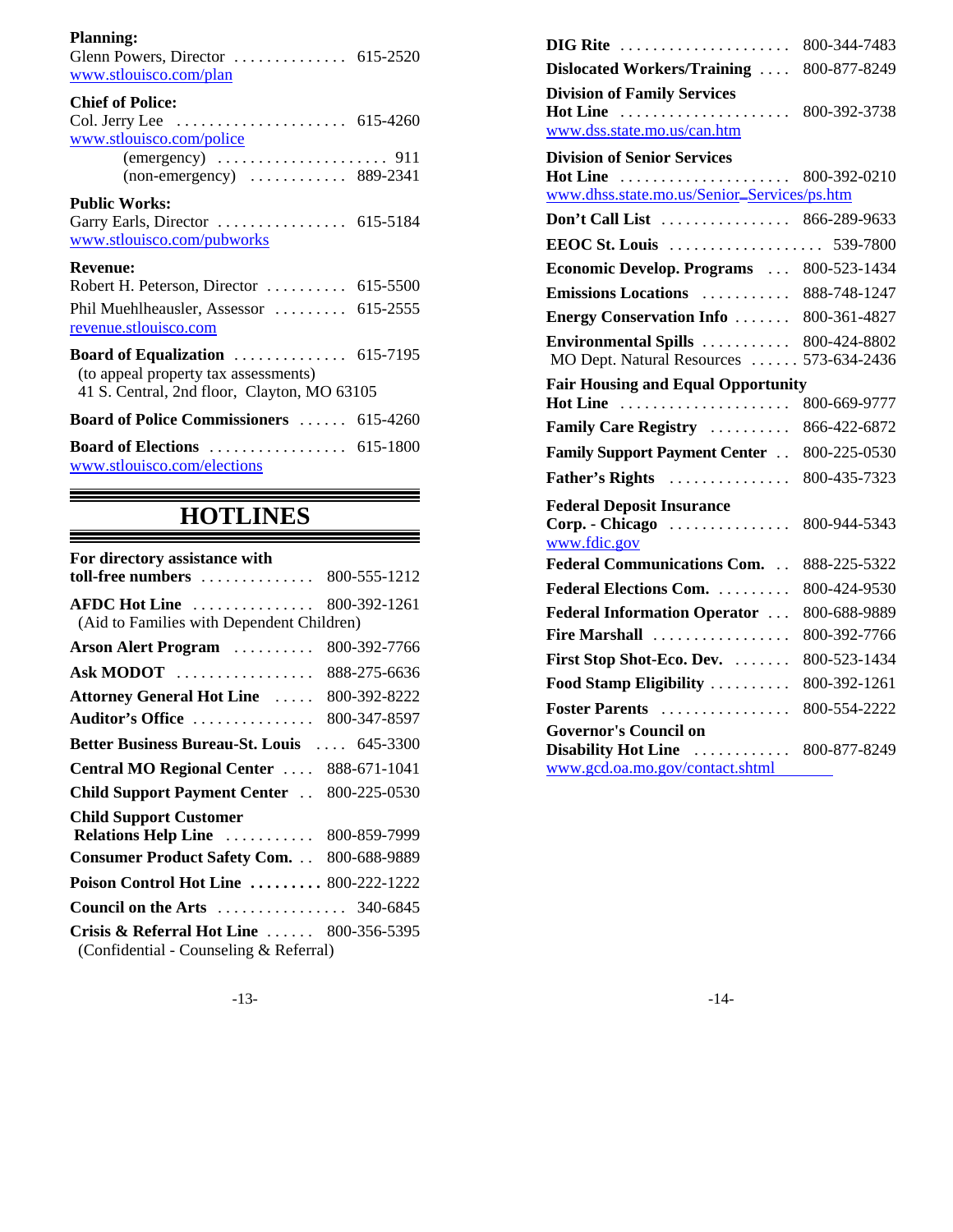| Highway $\&$ Trans./permits $\dots$<br>800-877-8499                                                            |
|----------------------------------------------------------------------------------------------------------------|
| Housing Discrimination  800-669-9777                                                                           |
| Insurance-Consumer Problems  800-726-7390                                                                      |
| Legal Services<br>534-4200                                                                                     |
| www.mobar.org/lpmonline/referral.htm                                                                           |
| <b>Long-Term Care Ombudsman</b>                                                                                |
| www.ltcop-stl.org                                                                                              |
| Medicaid-Medical Services<br>800-392-2161<br>Appeals/Reviews 800-392-8030                                      |
|                                                                                                                |
| Medicaid-Providers<br>800-392-0938                                                                             |
| <b>Medicare Information</b><br>800-633-4227<br>www.momedicare.com                                              |
| Missouri Bar Lawyer Referral  573-636-3635                                                                     |
| www.mobar.net/pamphlet/referral.htm                                                                            |
| <b>Missouri Commission</b>                                                                                     |
| Missouri Dental Association  573-634-3436                                                                      |
|                                                                                                                |
| www.modental.org                                                                                               |
| Missouri Medical Association  573-636-5151                                                                     |
| www.msma.org                                                                                                   |
| Missouri Senate Hot Line  800-877-5982<br>(bill tracking information - Jan.- May)                              |
| www.senate.state.mo.us<br>Missouri Natural Resources  800-334-6946<br>(for information)<br>www.dnr.state.mo.us |
| 888-414-6678                                                                                                   |
| <b>MOST Program (Higher Ed.)</b><br>800-424-9393                                                               |
| 800-361-4827                                                                                                   |
| National Hwy Traffic Safety<br><b>National Resources Info</b><br>800-392-7743                                  |
| Occupational Safety & Health                                                                                   |
| 800-392-1111                                                                                                   |
| <b>Operation Game Thief </b><br>Organ Donor Program  800-366-6791                                              |
| <b>OSHA (Occupational Safety &amp;</b><br>Health Administration)  425-4249<br>www.osha.gov                     |

| <b>Public Assistance Inquiry/Complaints</b> |              |
|---------------------------------------------|--------------|
| <b>Information Hot Line</b>                 | 800-392-1261 |

| <b>Public Service Commission</b>                                                                |
|-------------------------------------------------------------------------------------------------|
| Consumer Hot Line<br>800-392-4211                                                               |
| <b>Relay MO/Deaf Phone Service </b><br>800-735-2966<br>800-735-2466                             |
| Non-Impaired                                                                                    |
| <b>Runaway/Troubled Youth</b>                                                                   |
| National Hot Line<br>800-621-4000                                                               |
| School Violence<br>866-748-7047                                                                 |
| 800-421-3511<br><b>SIDS Resources</b>                                                           |
| <b>Small Business Administration</b> 539-6600                                                   |
| Social Security Information  800-772-1213<br>www.ssa.gov                                        |
| Social Services-Civil Rights  800-776-8014                                                      |
| State Parks & Historic Sites<br>800-334-6946<br>800-SUICIDE<br>Suicide Hot Line                 |
|                                                                                                 |
| 800-877-1234<br>Tourism                                                                         |
| Unemployment-Claims/Requests<br>800-320-2519                                                    |
| Utility Complaints<br>800-392-4211                                                              |
| Waste In State Government<br>800-347-8597                                                       |
| Welfare Fraud<br>800-392-1261                                                                   |
| 800-392-2614<br>Wolfner State Library                                                           |
| <b>Women's Entrepreneurial</b><br>Training Program  595-4586                                    |
| <b>Women's Support and</b><br><b>Community Services</b> 314-531-2003<br>(help for abused women) |
| Veterans Administration<br>800-827-1000                                                         |
| www.mvc.state.mo.us                                                                             |
| <b>United Way Voluntary Action Center . 539-4063</b>                                            |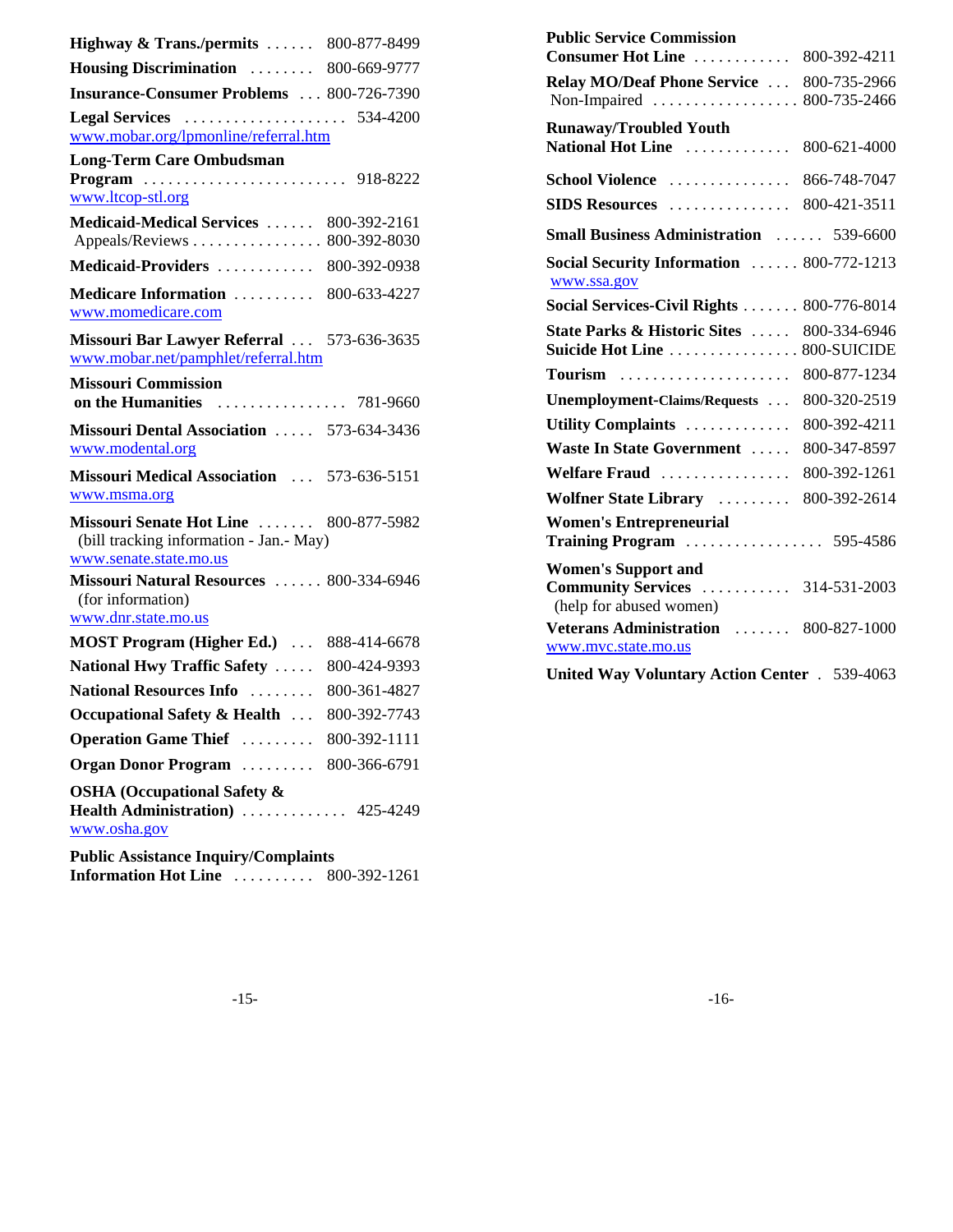# <span id="page-9-0"></span>**RECYCLING INFORMATION**

**Affton** ..................... 631-3400 Southside Recycling Center, 4076 Bayless Road at Highway 55 Accepts aluminum, cardboard, newspaper, phone books and junk mail.

**Crestwood . . . . . . . . . . . . . .** 314-621-1853 Curb-side service from Midwest Waste

**Fenton . . . . . . . . . . . . . . . . .** 314-621-1853 Curb-side service from Midwest Waste

**Glendale . . . . . . . . . . . . . . .** 636-947-5959 Curb-side service from Midwest Waste

**Kirkwood . . . . . . . . . . . . . . . . . .** 822-5828 Kirkwood Recycling Center, 350 S. Taylor, open 24 hours. Accepts magazines, newspapers, cardboard, telephone books, mixed paper, glass, aluminum, and steel.

Optional curb-side service from Earth Circle **......................** 664-1450 Fee of \$50 for 6 months. Weekly pickup. Accepts #1 & #2 plastic, aluminum, steel, telephone books, office paper, newspaper, junk mail, magazines, and glass.

**Manchester . . . . . . . . . . . . . . . . .** 567-1800 Curb-side service from IESI, See Oakland for what is accepted

# **Marlborough**

Recycling dumpster, 7826 Wimbeldon

**Oakland . . . . . . . . . . . . . . . . . . . .** 544-7400 Curb-side service from IESI. Weekly pickup. Accepts plastic bags, newspapers, magazines, catalogs, cardboard, paper bags, paperboard, white and colored paper, junk mail, glass, aluminum, steel, tin,  $\#1, \#2, \#3, \#4, \#5, \#6$  and #7 plastic, telephone books and scrap metal.

**Shrewsbury . . . . . . . . . . . . . . . . .** 645-7441 Shrewsbury Recycling Center, 7309 Melbourne, near the Public Works garage. Accepts newspaper, glass, aluminum, steel, #1 & #2 plastics, and telephone books.

# **Sunset Hills**

Curb-side service available at extra fee through trash service.

Excel (314) **..................** 739-8338 Midwest Waste **...........** 314-621-1853 **Valley Park . . . . . . . . . . . . .** 636-544-7400 Curb-side service through IESI, see Oakland for what is accepted

**Warson Woods . . . . . . . . . . . . . .** 567-1800 Curb-side service from Onyx, Accepts #2 plastic, glass, aluminum, steel and newspaper

**Webster Groves . . . . . . . . .** 636-947-5959 Curb-side service from Midwest Waste

**Wilbur Park . . . . . . . . . . . . . . . .** 631-3400 Closest facility: Southside Recycling Center, 4076 Bayless Road at Highway 55 Accepts aluminum, cardboard, newspaper, phone books and junk mail.

**Winchester . . . . . . . . . . . . .** 636-947-5959 Curb-side service from Midwest Waste

For areas of unincorporated St. Louis County, contact the Department of Health **.....................** 286-9200.

For further information, contact the St. Louis County Department of Health, Waste Management Hotline at **........** 286-9200

For newspaper recycling facilities, check your local schools and churches for receptacles provided by Abitibi Consolidated. Please call **..................** 381-3700 or check their Web site at [www.paperretriever.com.](http://www.paperretriever.com.)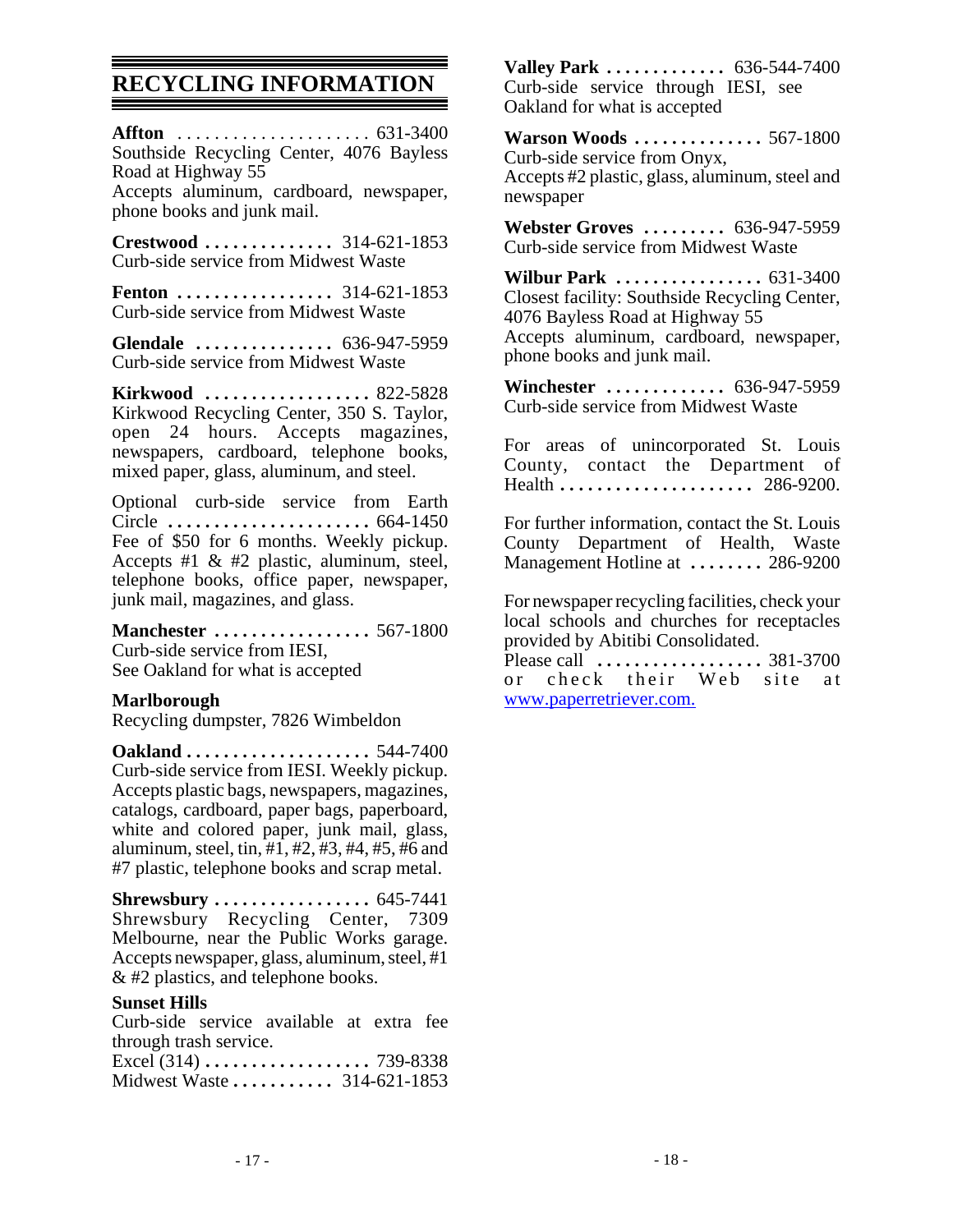# <span id="page-10-0"></span>**YOU MAY WISH TO CONTACT OTHER IMPORTANT AGENCIES**

### **Planning an outing?**

 National Weather Service ....... 636-441-8467 Forecasts and Temperatures Lambert Field [www.crh.noaa.gov/lsx](http://www.crh.noaa.gov/lsx)

#### **Vital Records, Department of Health**

 Birth . . . . . . . . . . . . . . . . . . . . . . . . 573-751-6387 Death ....................... 573-751-6387 Marriage and Divorce ......... 573-751-6387 [www.health.state.mo.us/BirthAndDeathRecords/](http://www.health.state.mo.us/BirthAndDeathRecords/) BirthAndDeathRecords.html

#### **Department of Insurance**

 (Regarding consumer inquiries and complaints involving insurance) Jefferson City Office ........... 573-751-2640 St. Louis Office ................... 340-6830 Hot Line . . . . . . . . . . . . . . . . . . . . 800-726-7390 [www.insurance.state.mo.us](http://www.insurance.state.mo.us)

### **AA-Alcoholics Anonymous** .......... 647-3677 2683 S. Big Bend Blvd. St. Louis, MO 63143 [www.aastl.org](http://www.aastl.org)

**Mental Health Association** .......... 773-1399 1905 S. Grand St. Louis, MO 63104 [www.mhagstl.org](http://www.mhagstl.org)

## **National Council on Alcoholism**

**and Drug Abuse** *(St. Louis Area)* ........ 962-3456 8790 Manchester St. Louis, MO 63144

## [www.ncada-stl.org](http://www.ncada-stl.org)

### **St. Louis County Family Mental Health Services** Central Office .................... 615-1760 South County Office ............... 615-4072 [www.stlouisco.com/doh/hlthctrs/fmh\\_ctr/fmh.html](http://www.stlouisco.com/doh/hlthctrs/fmh_ctr/fmh.html)

**St. Louis County Animal Control** .... 726-6655 South Office

[www.stlouisco.com/doh/environ/animals/animals.html](http://www.stlouisco.com/doh/environ/animals/animals.html)

### **St. Louis County Library**

**Headquarters** ..................... 994-3300 (Offers delivery services for shut-ins or handicapped) 1640 S. Lindbergh Blvd. St. Louis, MO 63131 [www.slcl.lib.mo.us](http://www.slcl.lib.mo.us)

# **MUNICIPALITIES**

[www.stlouisco.com/scripts/communities/](http://www.stlouisco.com/scripts/communities/)

| Glendale $\dots\dots\dots\dots\dots\dots\dots\dots\dots$<br>965-3600     |
|--------------------------------------------------------------------------|
| 842-4409<br>Grantwood Village                                            |
| Kirkwood<br>822-5802                                                     |
| Mackenzie  725-0625                                                      |
|                                                                          |
| Marlborough<br>962-5055                                                  |
| Oakland<br>965-4600                                                      |
| 631-1295<br>St. George $\dots \dots \dots \dots \dots \dots \dots \dots$ |
| 647-5795<br>$Shrewsburg$                                                 |
| Sunset Hills  849-3400                                                   |
| Twin Oaks  636-225-7873                                                  |
| Valley Park  636-225-5171                                                |
|                                                                          |
|                                                                          |
| Wilbur Park  631-3963                                                    |
|                                                                          |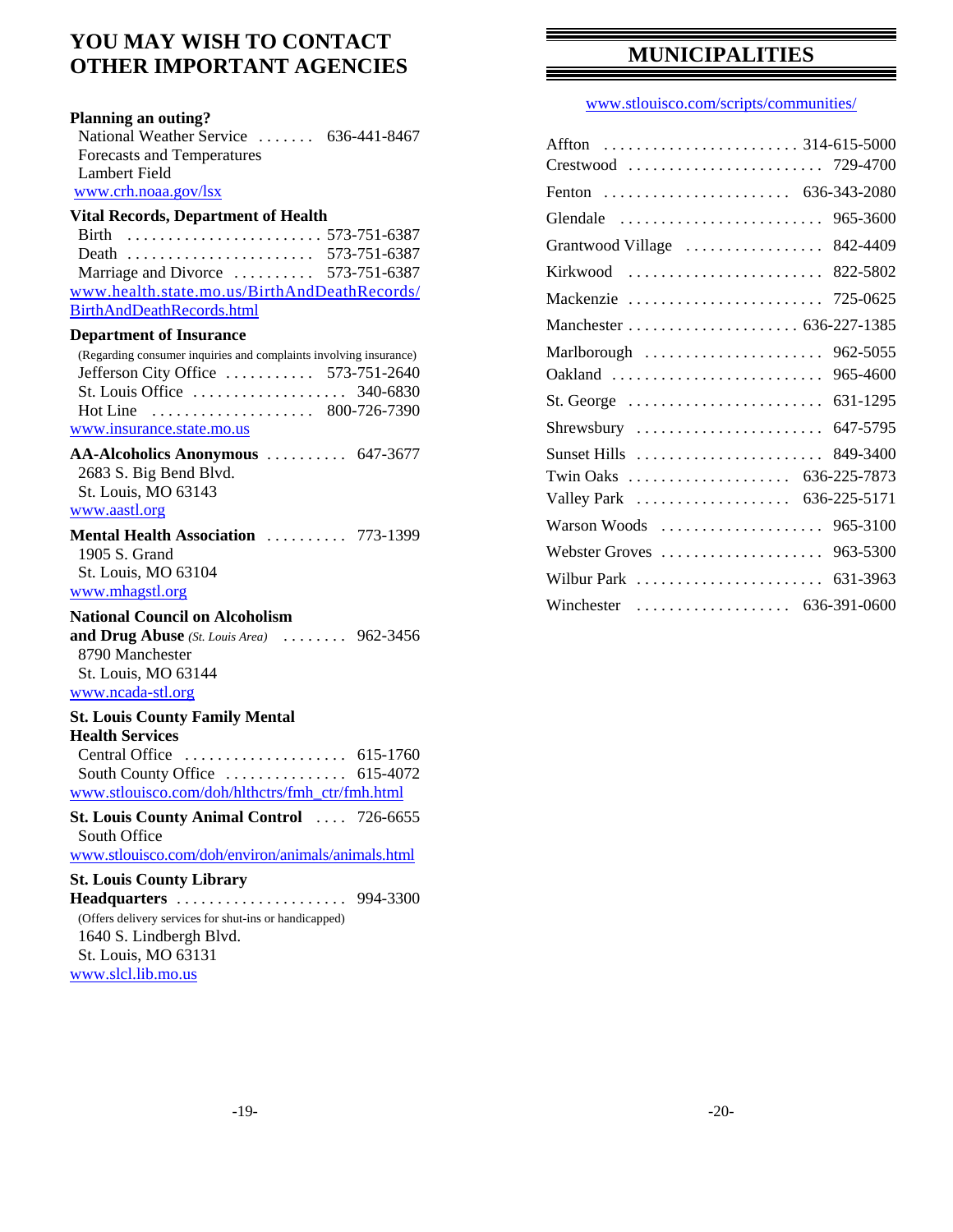# <span id="page-11-0"></span>**CHAMBERS OF COMMERCE**

### **Affton Chamber of Commerce**

| 10203 Gravois Road |  |
|--------------------|--|
| Affton, $MO$ 63123 |  |

FAX 849-6399

849-6499

# [www.afftonchamber.com](http://www.afftonchamber.com)

#### **Crestwood-Sunset Hills Area Chamber of**

**Commerce** 9058 A Watson Road Crestwood, MO 63126 .............. 843-8545 FAX 843-8526

#### [www.ourchamber.com](http://www.ourchamber.com)

| <b>Fenton Area Chamber of Commerce</b> |                  |
|----------------------------------------|------------------|
| 1720-F West Park Center Dr.            |                  |
|                                        |                  |
|                                        | FAX 636-717-0214 |

#### [www.fentonmochamber.com](http://www.fentonmochamber.com)

#### **Kirkwood Area Chamber of Commerce**

| Kirkwood, MO 63122-4201  821-4161 |
|-----------------------------------|
| FAX 821-5229                      |
|                                   |

#### [www.kirkwoodarea.com](http://www.kirkwoodarea.com)

|                   | <b>South St. Louis County Chamber of Commerce</b> |
|-------------------|---------------------------------------------------|
| 6921 S. Lindbergh |                                                   |
|                   |                                                   |
|                   | FAX 894-6888                                      |

[www.southcountychamber.com](http://www.southcountychamber.com)

#### **Webster Groves/Shrewsbury Area Chamber of Commerce**

 46 West Lockwood Avenue Webster Groves, MO 63119 ......... 962-4142 FAX 962-9398

#### [www.webstershrewsburychamber.com](http://www.webstershrewsburychamber.com)

#### **West County of St. Louis Chamber of Commerce** 14811 Manchester Rd., Ste. 100 Wildwood, MO 63011-4913 ...... 636-230-9900

FAX 636-230-9912

[www.westcountychamber.com](http://www.westcountychamber.com)

# **CONSUMER PROTECTION**

 It has been said the best defense is a good offense. The best protection against being defrauded or deceived is careful shopping. The agencies listed below are not just places to go when you have a grievance but are good places to check the record of particular products or businesses before you make a purchase.

#### **Better Business Bureau**

| 12 Sunnen Drive, Ste. 121                      | . 645-3300   |
|------------------------------------------------|--------------|
| St. Louis, MO 63143-1400                       |              |
|                                                | FAX 645-2666 |
| www.stlouis.bbb.org                            |              |
| <b>Trade Offense Division - Consumer Fraud</b> |              |
| <b>Enforcement</b>                             |              |
|                                                | FAX 340-7957 |
| Office of the Attorney General                 |              |
| Wainwright State Office Building               |              |
| 111 N. Seventh St., Suite 204                  |              |
| St. Louis, MO 63101                            |              |

[www.ago.state.mo.us/consumers.htm](http://www.ago.state.mo.us/consumers.htm)

 **Complaint Section Hot Line** .... 800-392-8222

# **COUNSELING & GUIDANCE**

 There are times when you just need someone to talk to. In addition to our churches and synagogues, there are several counseling and guidance centers serving children and adults in St. Louis County.

#### **Alcohol & Drug Abuse**

**Regional Office** ................... 877-0370 FAX 877-0392 St. Louis Psychiatric Rehabilitation Center Mail Stop  $A419$ ,  $4<sup>th</sup>$  Floor 5400 Arsenal St. Louis, MO 63139 [www.dmh.missouri.gov/ada/org/districts.htm](http://www.dmh.missouri.gov/ada/org/districts.htm)

### **Rehabilitation Services**

| for the Blind-South Office $\ldots \ldots \ldots$ 877-0151 |              |
|------------------------------------------------------------|--------------|
|                                                            | FAX 877-0168 |
| 2 Campbell Plaza, Floor 3B                                 |              |

 St. Louis, MO 63139 [www.dss.mo.gov/dfs/rehab/index.htm](http://www.dss.mo.gov/dfs/rehab/index.htm)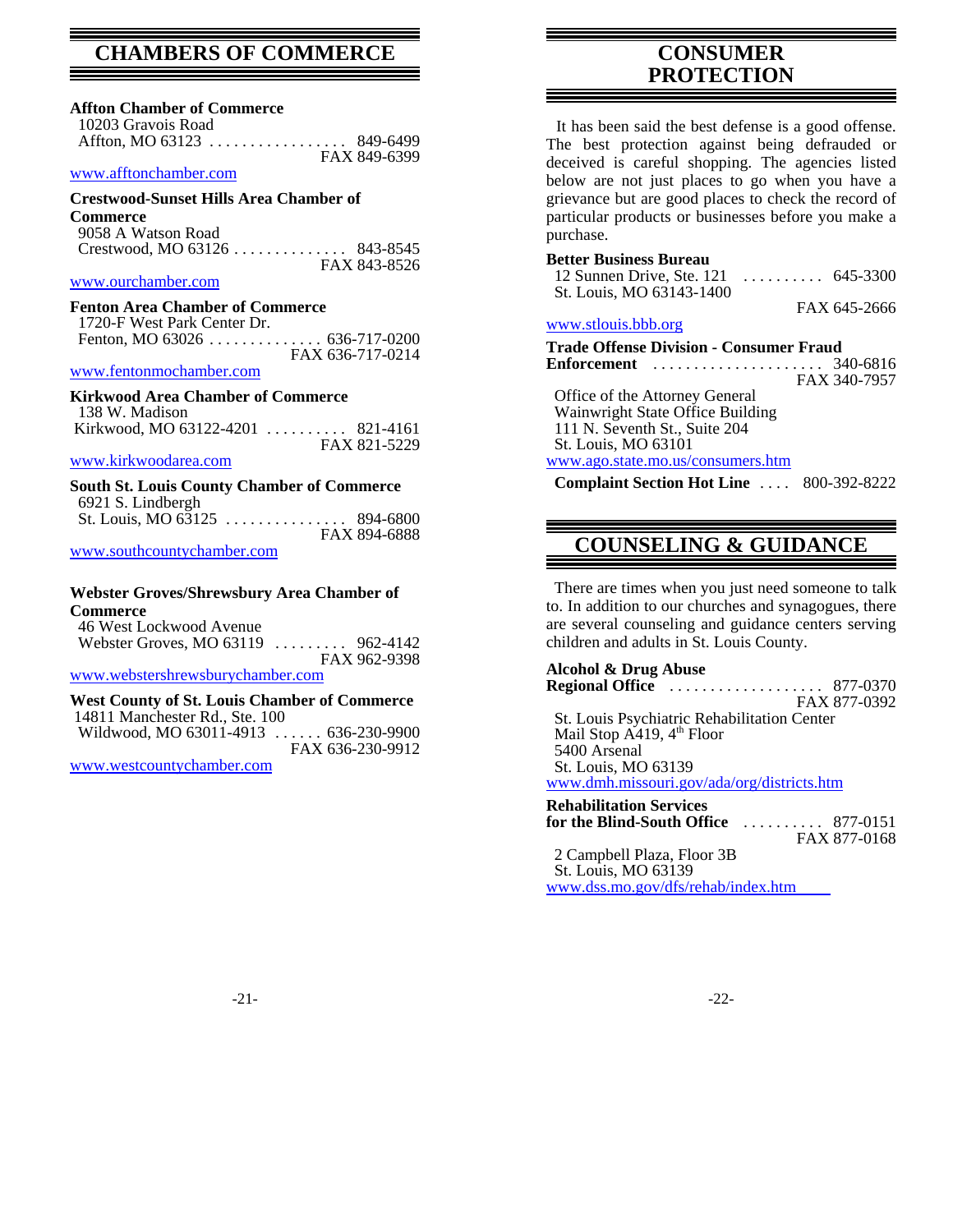### <span id="page-12-0"></span>**Division of Children and**

**Youth Services** .................... 340-6904 Wainwright State Office Building 111 N. Seventh Street, Room 331 St. Louis, MO 63101 [www.dss.state.mo.us](http://www.dss.state.mo.us)

#### **Missouri Protection and**

**Advocacy Services** ................. 961-0679 (protecting human and legal rights for people with disabilities) 2941 South Brentwood St. Louis, MO 63144 [www.moadvocacy.org](http://www.moadvocacy.org)

#### **Productive Living Board for St. Louis County Citizens with Developmental Disabilities** ...... 314-726-2606

 121 Hunter, Suite 200 St. Louis, MO 63124 [www.plboard.com](http://www.plboard.com)

**St. Louis Crisis Nursery South** ....... 768-3201 6150 Oakland St. Louis, MO 63139 [www.crisisnurserykids.com](http://www.crisisnurserykids.com)

#### **St. Louis Metro Alliance for the**

**Mentally Ill** ...................... 966-4670 134 W. Madison St. Louis, MO 63122 [mo.nami.org/stlouis2.html](http://mo.nami.org/stlouis2.html)

### **St. Louis Regional Center for the**

**Developmentally Disabled** ...... 314-340-6500 FAX 314-340-6522 211 N. Lindbergh Blvd.

FAX 314-726-1907

 St. Louis, MO 63141 www.dmh.missouri.gov[/slrc/index.htm](http://www.dmh.missouri.gov/slrc/index.htm)

#### **County Office** .................. 314-301-3900 FAX 314-301-3904

SLRC - St. Louis City Office 3101 Chouteau St. Louis, MO 63103

#### **Self-Help Center** .................. 966-4980

 (Mental Health Center) 135 West Monroe Kirkwood, MO 63122

#### **Missouri Vocational Rehabilitation** Central Office ................. 877-222-8963

FAX 573-751-1441

 3024 Dupont Circle Jefferson City, MO 65109-0525 [www.vr.dese.mo.gov](http://www.vr.dese.mo.gov)

# **EMPLOYMENT**

 There are two parts to getting a job. First, you have to know it's available, and second, you have to have the required qualifications. For the location of the largest file of available jobs and to apply for unemployment compensation, contact

#### **Missouri Division of**

**Employment Security** .......... 573-751-3215 421 E. Dunklin St. P.O. Box 59 Jefferson City, MO 65104 [www.dolir.state.mo.us/es](http://www.dolir.state.mo.us/es)

#### **Work Force Development Center Department of Economic Development**

 2780 N. Lindbergh 63114-1108 ....... 877-2748 www.ded.mo.gov[/employment/workforcedevelopm](http://www.ded.state.mo.us/employment/workforcedevelopment) ent **Workers' Compensation** ........ 314-340-6865

FAX 314-340-6915 111 N. Seventh St., Room 250

 St. Louis, MO 63101 [www.dolir.state.mo.us/wc](http://www.dolir.state.mo.us/wc)

### *For specialized guidance, training, and preparation for job interviews, try*

#### **Missouri Vocational Rehabilitation**

Central Office ................. 877-222-8963 FAX 573-751-1441

 3024 Dupont Circle Jefferson City, MO 65109-0525 [www.vr.dese.mo.gov](http://www.vr.dese.mo.gov)

**St. Louis Southwest VR . . . . . . . . . .** 866-206-8948 FAX 314-416-2905 7545 South Lindbergh Blvd., Ste.120 St. Louis, MO 63125

# **FINANCIAL SERVICES**

# **SOCIAL SECURITY**

 Almost every American reaching age 65 today is eligible for Social Security benefits on that birthday. Check your eligibility with our nearest Social Security district office at least 3 months before your

-23-

#### -24-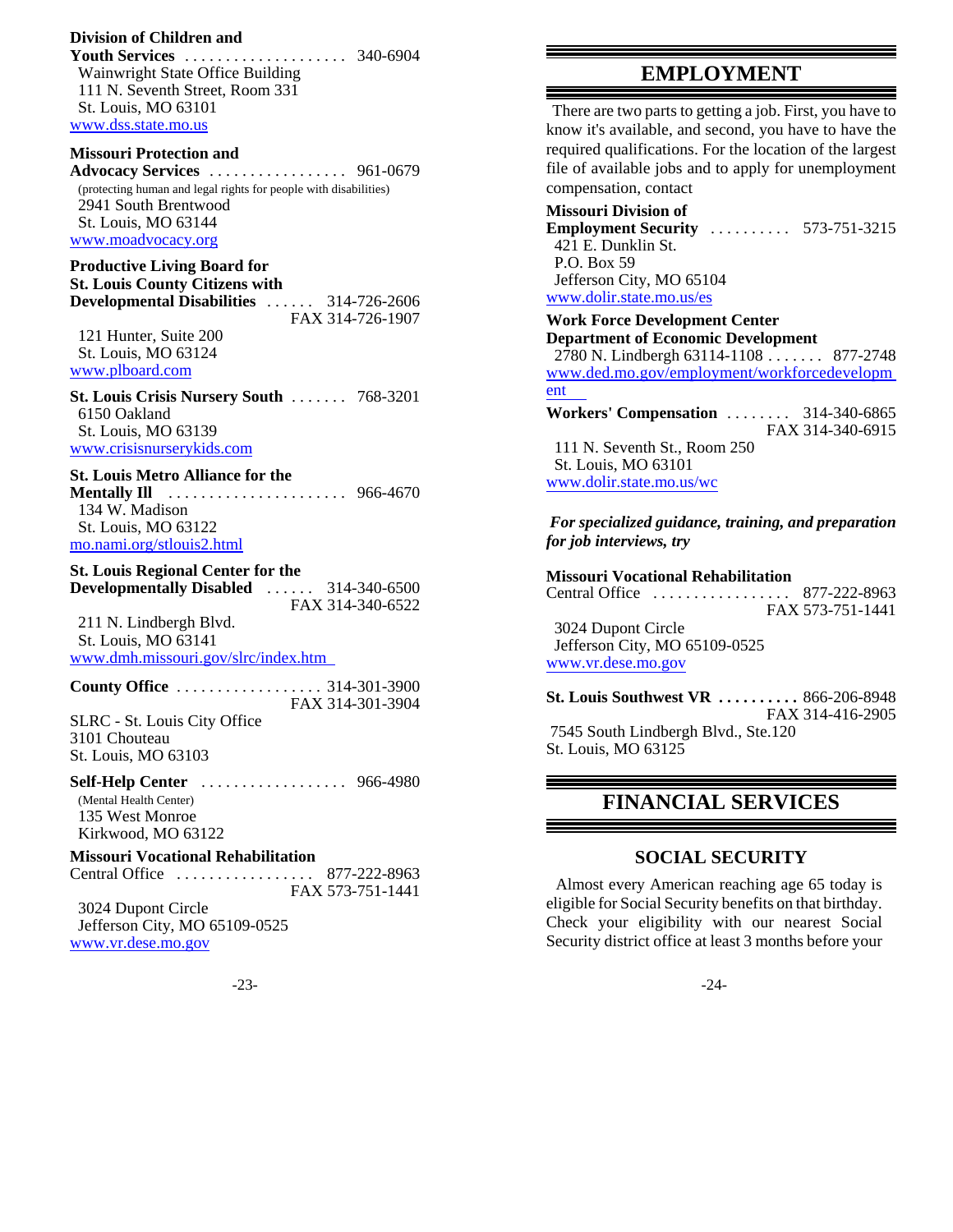<span id="page-13-0"></span>65th birthday. You may apply for these benefits at age 62 if you prefer, but early payment will reduce the monthly benefit amount for the rest of your life. Your Social Security district office can give you specific personal information. Take your birth certificate and Social Security card with you when you visit the SSA office.

#### **Social Security Administration**

 **Office . . . . . . . . . . . . . . . . . . . . . . 800-772-1213** 3890 South Lindbergh, Ste. 220 Sunset Hills, MO 63127 [www.ssa.gov](http://www.ssa.gov)

 The Social Security Office also makes determinations on claims for disability benefits. Benefits are paid to people who are totally disabled, if they have worked five of the last ten years.

 A new program has taken the place of the federal-state programs of public assistance payments to aged, blind or disabled individuals. You may apply for this assistance, called ''supplemental security income payments," at the SSA office.

#### **VETERANS' BENEFITS**

 The federal government has made numerous special benefits available to veterans. To check on questions concerning disability benefits, veterans' pensions, scholarships and loans under the GI bill, contact

#### **Veterans Administration Regional Office -**

**Veterans Benefits** ................ 552-9885 400 S. 18th St., Rm. 107 St. Louis, MO 63103 [www.mvc.state.mo.us](http://www.mvc.state.mo.us)

#### **State Approving Agency -**

**Veterans Education** ........... 573-751-3487 P.O. Box 480 Jefferson City, MO 65102 [dese.mo.gov/divcareered/veterans\\_ed\\_index.htm](http://dese.mo.gov/divcareered/veterans_ed_index.htm)

## **SOCIAL SERVICES**

 People who are without adequate means of support may be eligible for general assistance, aid to dependent children, food stamps, Medicaid, or other programs administered by the state Department of Social Services.

 Eligibility for these programs is determined by your level of income, number of people in your family, and the value of personal belongings. You must apply in person to the

**Division of Family Services** ....... 426-9600 9900 Page Avenue St. Louis, MO 63132 [www.dss.mo.gov/cd/office/stlouiscounty.htm](http://www.dss.mo.gov/cd/office/stlouiscounty.htm)

# **HEALTH**

### **MEDICARE**

 People who are over 65 years of age or have been entitled to Social Security disability payments for 24 or more consecutive months are eligible for Medicare.

 Medicare is a federal program that consists of two parts - hospital insurance and medical insurance. Hospital insurance helps pay the cost of inpatient hospital care as well as certain kinds of follow-up care. Medical insurance helps pay the cost of physicians' services, outpatient hospital services, and certain medical items and services not covered by hospital insurance.

 People who use the medical insurance program must pay a basic monthly premium. Medicare hospital insurance is free of charge to people who are insured under Social Security.

Making informed decisions about home health or nursing homes can be difficult. Medicare has information that can help a[t www.Medicare.gov o](http://www.Medicare.gov)r call 1-800-Medicare.

 For more information concerning Medicare benefits, contact

#### **Social Security Administration**

**Office** ...................... 800-772-1213 [www.ssa.gov](http://www.ssa.gov)

### **St. Louis County Offices:**

 2160 Tenbrook Road .......... 636-282-6052 Arnold, MO 63010 3890 South Lindbergh, Ste. 220 . . 800-772-1213 Sunset Hills, MO 63127

### **MEDICAID**

 Medicaid is a health assistance program administered by the state according to certain federal guidelines. Ten percent of all Americans benefit from the program, which exists in every state except Arizona.

Medicaid pays for visits to the doctor; immunization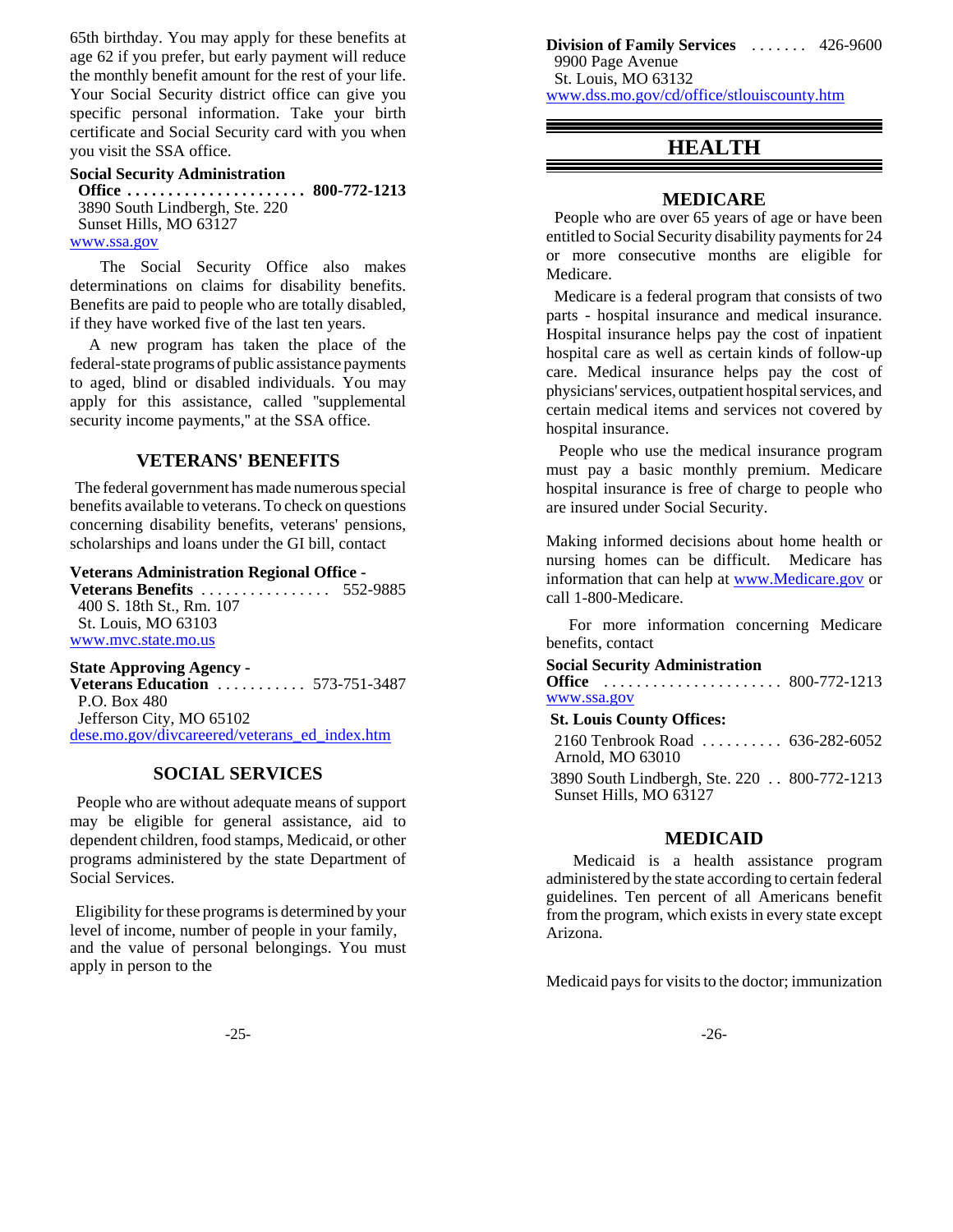<span id="page-14-0"></span>for diseases such as measles, tetanus and polio; ambulance services in case of emergency; inpatient hospital care; yearly eye examinations; children's glasses; laboratory and X-ray services; home health care; family planning; and certain dental work and prescriptions. For more information, contact

**Division of Family Services** .... 314-426-8401 9900 Page Ave. St. Louis, MO 63132

[www.dss.state.mo.us/dms](http://www.dss.state.mo.us/dms)

# **COUNTY HEALTH SERVICES**

 Numerous specialized health services are available from the St. Louis County Health Department, including chest X-rays, service to crippled children and adults, dental care for low-income families, and treatment for venereal disease. These services are available at area clinics throughout the county. For further information or the location of the clinic nearest you, contact

**County Health Division** .......... 615-0600 111 S. Meramec Clayton, MO 63105 [www.stlouisco.com/doh](http://www.stlouisco.com/doh)

 For special information regarding Missouri's Food Stamp Program, contact

**Food Stamp Information** ......... 426-9600 [www.dss.state.mo.us/dfs/fstamp](http://www.dss.state.mo.us/dfs/fstamp)

# **LEGAL**

 The Supreme Court has ruled that arrested people are entitled to legal counsel regardless of whether they can afford it or not. However, questions often come up about the various laws and regulations that govern our daily lives. For professional assistance contact:

| <b>Bankruptcy Court/St. Louis </b>                 | 539-2315 |
|----------------------------------------------------|----------|
| <b>Board of Probation and Parole</b>               |          |
| South County                                       | 842-7374 |
| 4452 S. Lindbergh                                  |          |
| St. Louis, MO 63127                                |          |
| www.corrections.state.mo.us/division/prob/prob.htm |          |
| FBI-St. Louis                                      | 589-2500 |
|                                                    | 241-5357 |
| <b>Lawyers Referral and</b>                        |          |
| Information Service                                | 621-6681 |
| 1 Metropolitan Square                              |          |
| St. Louis, MO 63102-2733                           |          |
| www.mobar.org/pamphlet/referral.htm                |          |

| <b>Legal Services of</b><br><b>Eastern Missouri</b><br>.<br>534-4200<br>4232 Forest Park<br>St. Louis, MO 63108<br>www.lsem.org                                              |
|------------------------------------------------------------------------------------------------------------------------------------------------------------------------------|
| Missouri Bar  573-635-4128                                                                                                                                                   |
| $\cdots \cdots \cdots \cdots \cdots 573-635-7400$<br>Missouri Bar<br>(Attorney discipline)<br>www.mobar.org                                                                  |
| Missouri Commission on<br><b>Human Rights</b> 340-7590<br>505 Washington<br>St. Louis, MO 63101<br>www.dolir.state.mo.us/hr                                                  |
| <b>Missouri Protection and</b><br><b>Advocacy Services</b> 961-0679<br>(Limited to people with disabilities - mental & physical)<br>2941 S. Brentwood<br>St. Louis, MO 63144 |
| <b>Public Defender -</b><br><b>St. Louis County</b> 615-4778<br>100 S. Central, 2nd floor<br>Clayton, MO 63105<br>www.publicdefender.state.mo.us                             |

# **TAX INFORMATION**

 Each year, new federal and state legislation brings changes in our tax laws. Some of these new laws bring tax relief to most, if not all of us. In any event, they do make the task of preparing income tax returns a challenging and sometimes frustrating one. For information and assistance, contact

| <b>Federal Tax Information <math>\ldots \ldots 800</math>-829-1040</b> |  |
|------------------------------------------------------------------------|--|
| Refunds  800-829-4477                                                  |  |
| Order Forms 800-829-3676                                               |  |
| 1222 Spruce St.                                                        |  |
| St. Louis, MO 63103                                                    |  |
| www.irs.gov                                                            |  |

**Income Tax and Business Assistance Missouri Department of Revenue**

Business . . . . . . . . . . . . . . . . . . . . . 314-877-0177 Income . . . . . . . . . . . . . . . . . . . . . . 314-877-0178 3256 Laclede Station Rod., Ste. 101 Maplewood, MO 63143-3753

[www.dor.state.mo.us/tax](http://www.dor.state.mo.us/tax)

### **Missouri Department of Revenue**

Individual Income Tax (written questions) P.O. Box 2200 Jefferson City, MO 65105 [www.dor.state.mo.us](http://www.dor.state.mo.us)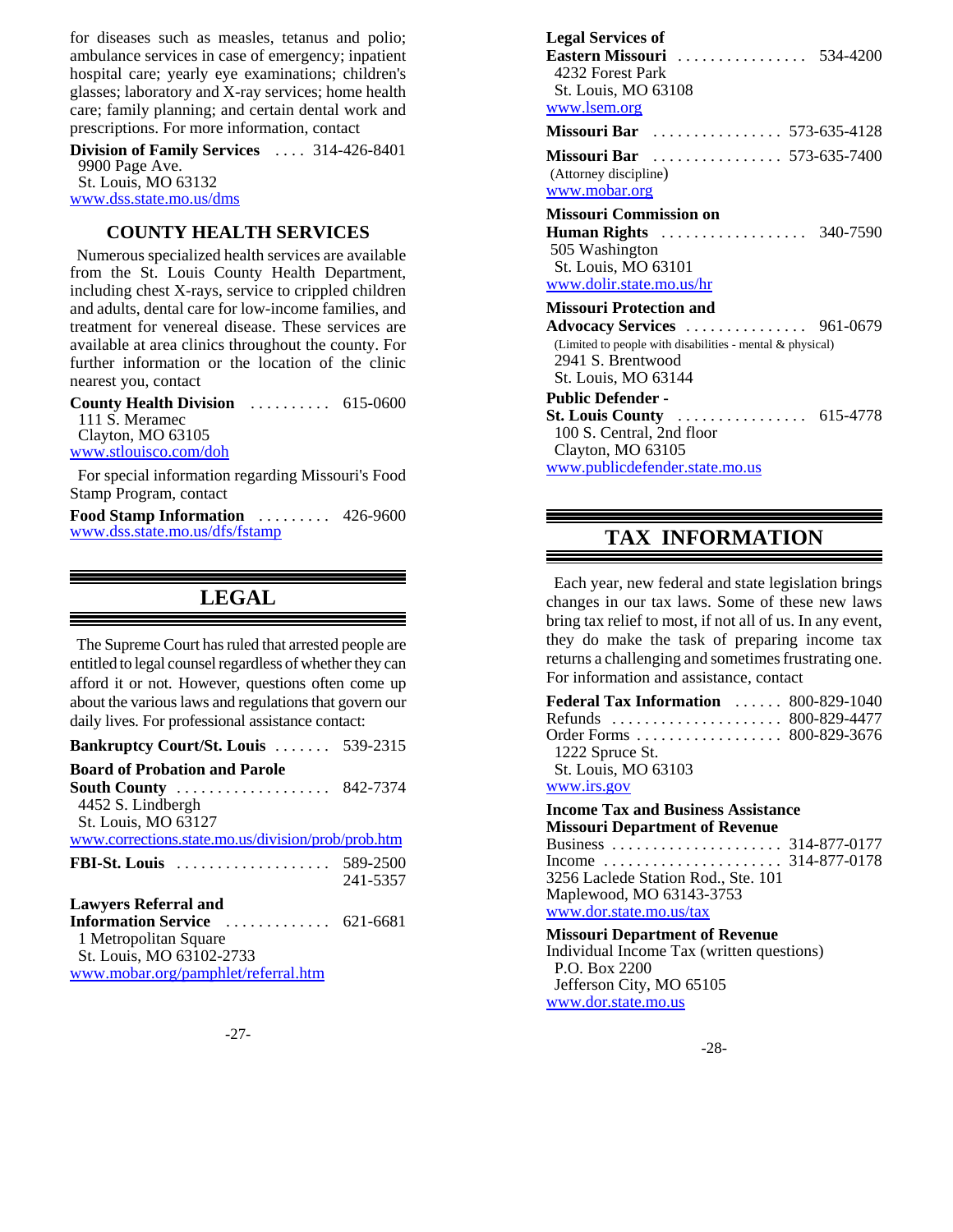<span id="page-15-0"></span>**Department of Revenue - Criminal Investigation Bureau** ............. 877-0393 3250 Laclede Station Rd. Deer Creek Center Mapelwood, MO 63143 [www.dor.state.mo.us/cib](http://www.dor.state.mo.us/cib)

# **TRANSPORTATION**

 For special assistance on transportation or to obtain information about our state highways, statewide law enforcement assistance or drivers' license examinations, try the following:

| <b>Bi-State Transportation Agency</b> 231-2345 |  |  |
|------------------------------------------------|--|--|
| (for bus schedules - Metrolink)                |  |  |
| www.metrostlouis.org                           |  |  |
| $AMTRAK$ 800-872-7245                          |  |  |
| www.amtrak.com  or 331-3301                    |  |  |
| Kirkwood Station 966-6475                      |  |  |
| Tickets: 550 S. 16 <sup>th</sup> St.           |  |  |

#### **Taxicabs:**

|  | or 993-8294 |
|--|-------------|
|  |             |
|  |             |

**Missouri Highway Patrol Troop C Headquarters** ............ 340-4000 599 S. Mason Road St. Louis, MO 63141 [www.mshp.dps.mo.gov](http://www.mshp.dps.mo.gov)

**Missouri Highway & Transportation Department** ..................... 340-4100 1590 Woodlake Drive Chesterfield, MO 63017-5712 [www.modot.state.mo.us](http://www.modot.state.mo.us)

**West County License Office** .... 636-230-0643 #12 Ballwin Plaza 15425 Manchester Road Ballwin, MO 63011 [revenue.stlouisco.com/licensing/](http://revenue.stlouisco.com/licensing/default.aspx)default.aspx

**Ballwin Drivers Examinations Office** ...................... 636-256-3951 #13 Ballwin Plaza 15425 Manchester Road Ballwin, MO 63011

# **SCHOOL DISTRICTS**

| <b>Affton School District</b><br>$\ldots$ 638-8770<br>8701 Mackenzie Rd.<br>St. Louis, MO 63123<br>www.affton.k12.mo.us                            |
|----------------------------------------------------------------------------------------------------------------------------------------------------|
| <b>Bayless School District</b><br>$\ldots$ . 631-2244<br>4530 Weber Road<br>St. Louis, MO 63123<br>info.csd.org/baylesshome.html                   |
| <b>Kirkwood School District</b><br>. 213-6101<br>11289 Manchester Road<br>Kirkwood, MO 63122<br>www.kirkwood.k12.mo.us                             |
| Lindbergh R-VIII School District  729-2480<br>4900 South Lindbergh<br>St. Louis, MO 63126<br>www.lindbergh.k12.mo.us                               |
| $\ldots \ldots \ldots \ldots 415-8100$<br><b>Parkway School District</b><br>455 N. Woods Mill Road<br>Chesterfield, MO 63017<br>www.pkwy.k12.mo.us |
| Rockwood School District<br>636-938-2200<br>111 E. North St.<br>Eureka, MO 63025<br>www.rockwood.k12.mo.us                                         |
| <b>Valley Park School District</b><br>636-932-3500<br>One Main Street<br>Valley Park, MO 63088<br>www.vp.k12.mo.us                                 |
| Webster Groves School District<br>961-1233<br>400 E. Lockwood Ave.<br>Webster Groves, MO 63119<br>www.webster.k12.mo.us                            |
| <b>Special School District</b><br>989-8100<br>12110 Clayton Road<br>St. Louis, MO 63131<br>www.ssd.k12.mo.us                                       |

## **COLLEGES**

| <b>St. Louis Community College</b> 539-5000<br>300 S. Broadway<br>St. Louis, MO 63102<br>www.stlcc.cc.mo.us        |          |
|--------------------------------------------------------------------------------------------------------------------|----------|
| Meramec Campus<br>11333 Big Bend<br>Kirkwood, MO 63122<br>www.stlcc.cc.mo.us/mc                                    | 984-7500 |
| <b>Principia College, Elsah, IL</b> $\ldots$ (618) 374-2131<br>c/o The Principia Corporation<br>13201 Clayton Road |          |
| St. Louis, MO 63131-1099<br>$\ldots \ldots$ 434-2100<br>www.prin.edu/college                                       |          |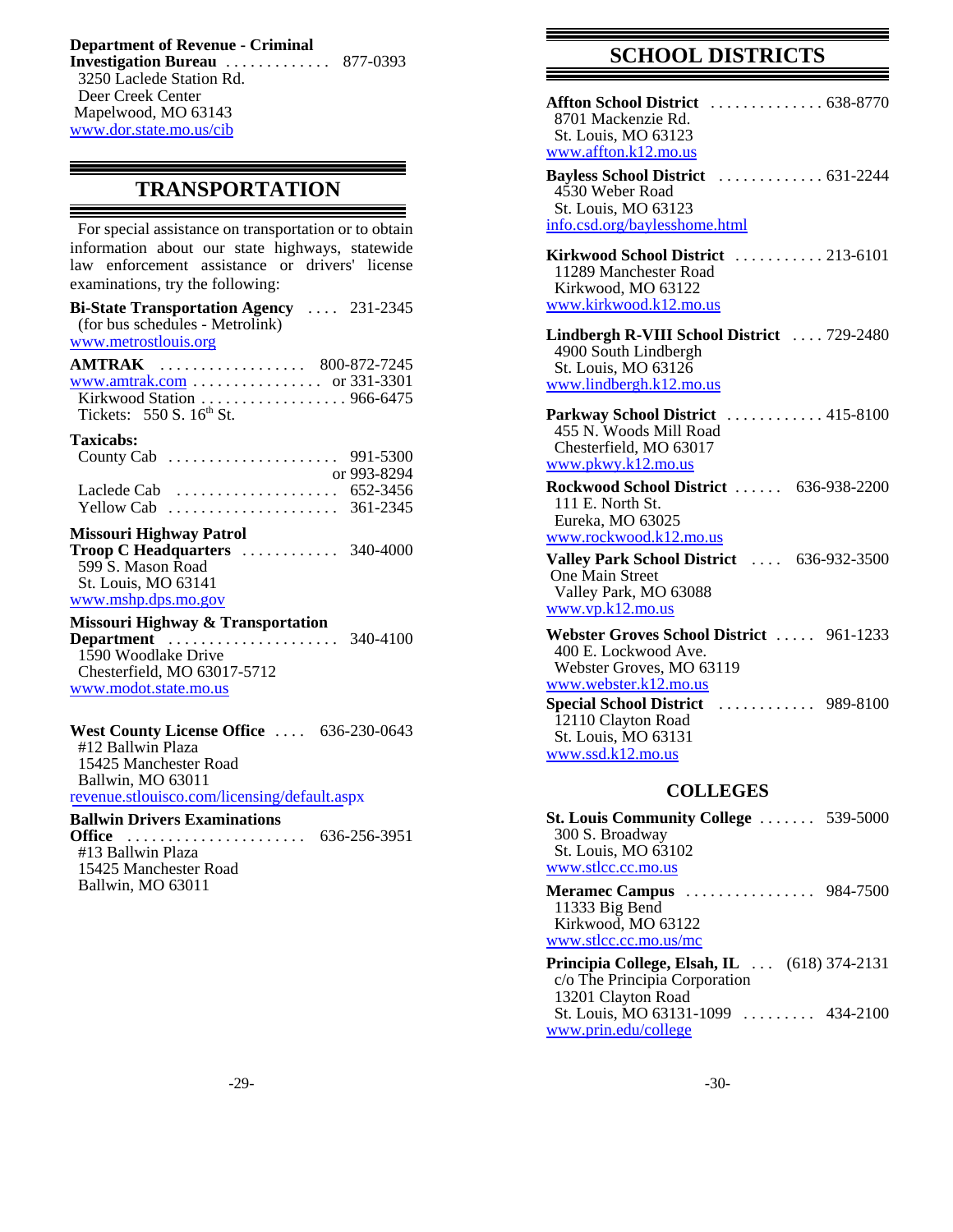<span id="page-16-0"></span>**University of Missouri-St. Louis** ...... 516-5000 8001 Natural Bridge Road St. Louis, MO 63121 [www.umsl.edu](http://www.umsl.edu)

**Washington University** ............. 935-5000 One Brookings Drive St. Louis, MO 63130 [www.wustl.edu](http://www.wustl.edu)

**Webster University** ............... 968-6900 470 E. Lockwood Ave. Webster Groves, MO 63119 [www.webster.edu](http://www.webster.edu)

# **VOTER REGISTRATION**

 Voting is the right and responsibility of all qualified citizens. The only requirements are that you be at least 18 years old and that you be registered. Following is information on how to go about meeting the second requirement - getting registered.

 Upon turning 17 or moving to Missouri, anyone desiring to register to vote in the state can do so by taking valid identification to a local registration location. This must be done by the 4th Wednesday prior to any election in order to vote in that particular election.

After becoming 18 and registering, you're eligible to vote in any election.

 To obtain a list of the registration locations nearest you, contact the St. Louis County Board of Election Commissioners at 951-0100, or check any of the following places in your neighborhood.

-- local library

-- city hall or

-- local school district office

 If the need should arise for you to vote by absentee ballot, you can do so by mail or in person or a relative or guardian may apply for you at the county election board office, 12 Sunnen Drive, Suite 126, St. Louis, MO 63143.

 Absentee ballots may be obtained if a person is absent from the county on election day, ill or disabled, has religious beliefs or practices preventing voting in person, is employed by an election authority or is in the armed forces.

 Once you've applied for and received the absentee ballot, be sure to fill out all information on the envelope provided. The ballot then must be sent by mail or delivered in person to the election authority.

# **CAPITAL CITY TOURS**

#### **STATE CAPITOL** ........... 573-751-2854

 Monday to Friday on the half hour, from 8 to 11:30 a.m. and 1 to 4 p.m. when the legislature is in session; otherwise on the hour.

 All four floors of the State Capitol are open to the public. A guided tour lasting 30 minutes is recommended. On the tour, visitors will see the House of Representatives; the House Lounge, which contains the Thomas Hart Benton mural, ''A Social History of the State of Missouri;'' the rotunda and the murals of Frank Brangwyn; the Missouri State Museum; and other historic and decorative features of the building.

#### **GOVERNOR'S MANSION** .... 573-751-7929 [www.missourimansion.org](http://www.missourimansion.org)

 The Governor's Mansion, home of Missouri's first families since 1871, is open for tours from 10 a.m. to 12 noon and 1 to 3 p.m. each Tuesday and Thursday except in August and December. Christmas candlelight tours are held during the holiday season. Reservations are required for groups of 10 or more. Mansion tours are accessible for people with disabilities. The Governor's Garden is available for public use, including picnics,concerts, and weddings.

#### **JEFFERSON LANDING** ...... 573-751-3475 [www.mostateparks.com/jeffersonland.htm](http://www.mostateparks.com/jeffersonland.htm)

Daily from 8:30 a.m. to 4:30 p.m.

 Jefferson Landing, one of the few remaining 19th century riverfront landings, is located on the south bank of the Missouri River between the Capitol and the Governor's Mansion. The Landing consists of three buildings: the Union Hotel, the Lohman Building, and the Christopher Maus House. The Union Hotel, once known as the Missouri Hotel, houses a gallery for art, craft, and educational exhibits. The Lohman Building served as a ''boat store'' and now serves as a visitors' center and support facility for the Missouri State Museum. Slide shows and a museum are available to the public.

#### **SUPREME COURT**

**BUILDING** .................. 573-751-4144 [www.osca.state.mo.us/sup/index.nsf](http://www.osca.state.mo.us/sup/index.nsf)

# Scheduled by appointment.

 Located across the street from the Capitol Building, the Supreme Court Building houses the offices of the Missouri Attorney General, as well as the State Supreme Court. Reservations are required for tours. Tours are provided when court is not in session.